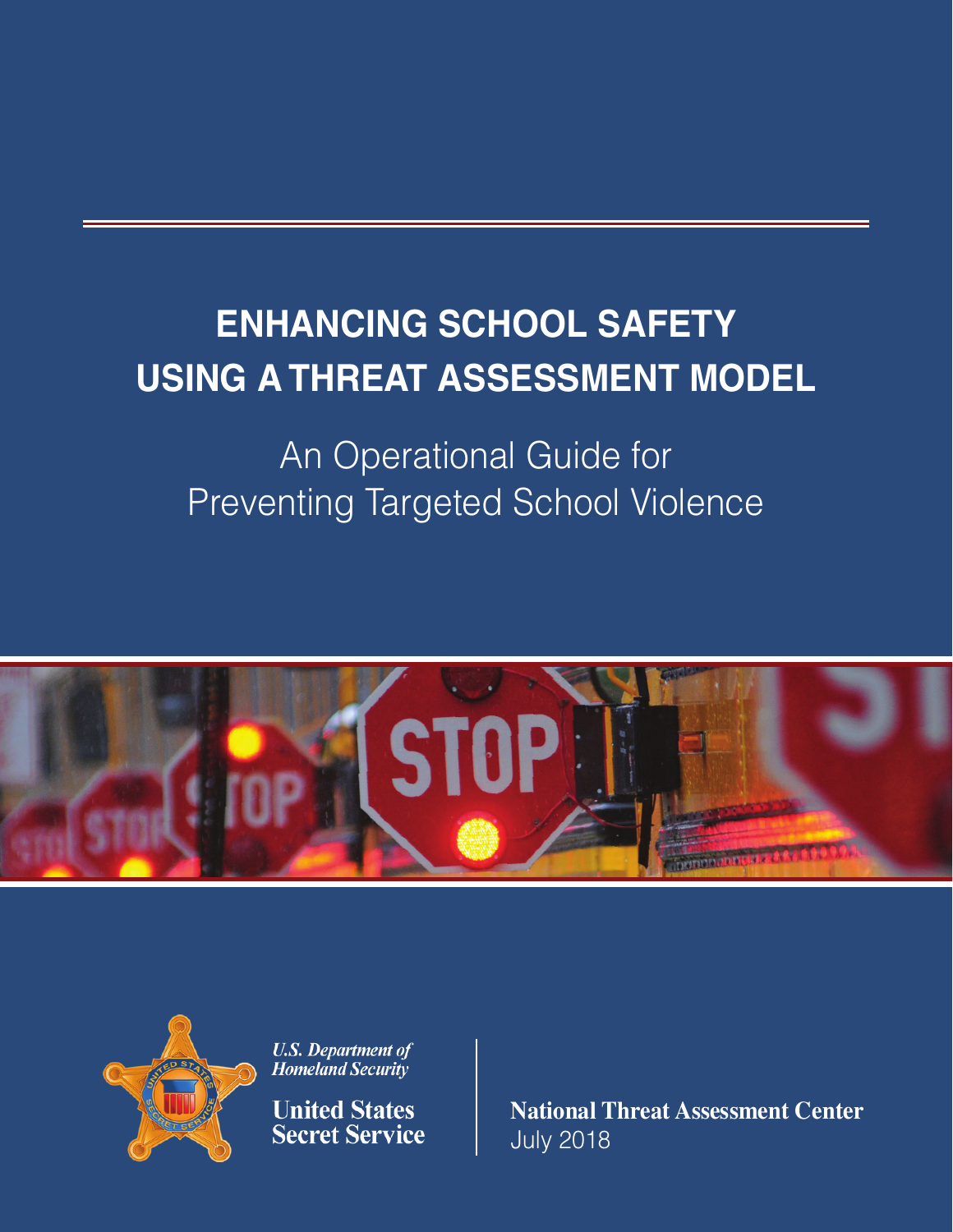This guide was prepared by the staff of the U.S. Secret Service National Threat Assessment Center (NTAC)

Ashley Blair, M.A. **In the Contract of Ashley Blair, M.A.** Social Science Research Specialist Social Science Research Specialist

Catherine Camilletti, Ph.D. **Amanda Snook, Ph.D.** 

**Steven Driscoll, M.Ed.**  Social Science Research Specialist

Lina Alathari, Ph.D. **Diana Drysdale, M.A. Diana Drysdale**, M.A. Chief Lead Social Science Research Specialist

Social Science Research Specialist Social Science Research Specialist

National Threat Assessment Center U.S. Secret Service U.S. Department of Homeland Security

July 2018

This publication is in the public domain. Authorization to copy and distribute this publication in whole or in part is granted. However, the U.S. Secret Service star insignia may not be used in any other manner without advance written permission from the agency. While permission to reprint this publication is not necessary, when quoting, paraphrasing, or otherwise referring to this report, the citation should be: National Threat Assessment Center. (2018). *Enhancing school safety using a threat assessment model: An operational guide for preventing targeted school violence.* U.S. Secret Service, Department of Homeland Security.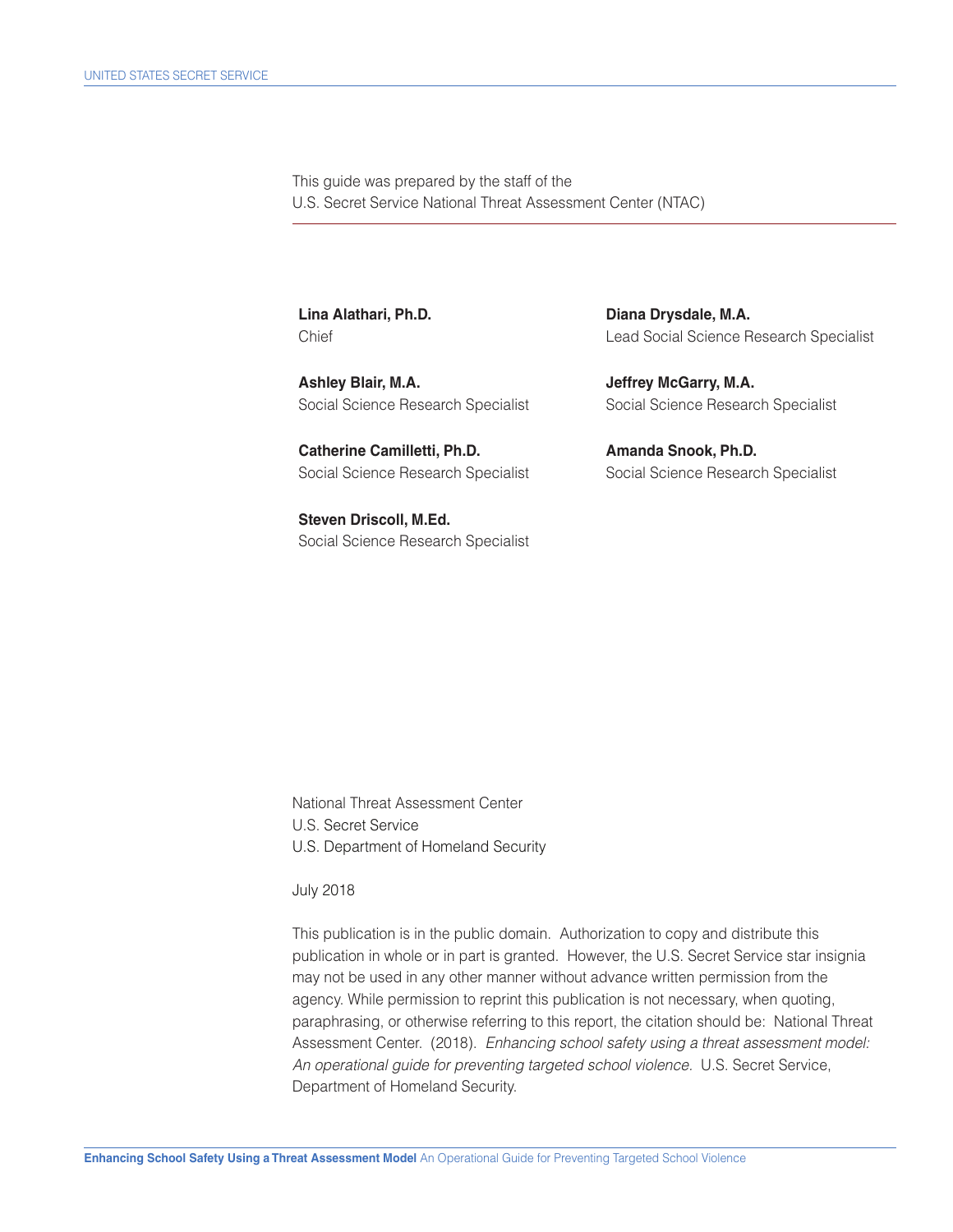# **CONTENTS**

| <b>INTRODUCTION</b>                                                                                                                                                                                                           |
|-------------------------------------------------------------------------------------------------------------------------------------------------------------------------------------------------------------------------------|
| <b>CREATING A COMPREHENSIVE TARGETED VIOLENCE PREVENTION PLAN 2</b><br>Step 1. Establish a multidisciplinary threat assessment team3                                                                                          |
|                                                                                                                                                                                                                               |
| Step 4. Determine the threshold for law enforcement intervention. 6                                                                                                                                                           |
|                                                                                                                                                                                                                               |
| Investigative Themes:                                                                                                                                                                                                         |
|                                                                                                                                                                                                                               |
|                                                                                                                                                                                                                               |
|                                                                                                                                                                                                                               |
|                                                                                                                                                                                                                               |
|                                                                                                                                                                                                                               |
|                                                                                                                                                                                                                               |
| Desperation or despair research and contact the contract of the contract of the contract of the contract of the                                                                                                               |
| Violence as an option enterpreteration of the contract of the contract of the contract of the contract of the contract of the contract of the contract of the contract of the contract of the contract of the contract of the |
|                                                                                                                                                                                                                               |
|                                                                                                                                                                                                                               |
|                                                                                                                                                                                                                               |
|                                                                                                                                                                                                                               |
|                                                                                                                                                                                                                               |
|                                                                                                                                                                                                                               |
|                                                                                                                                                                                                                               |
|                                                                                                                                                                                                                               |
| <b>CONCLUSION</b>                                                                                                                                                                                                             |
|                                                                                                                                                                                                                               |
|                                                                                                                                                                                                                               |
|                                                                                                                                                                                                                               |
| Emergency management and response to school violence with a subset of the state of the School violence with the state of the state of the School School and School and School and School and School and School and School and |
|                                                                                                                                                                                                                               |
|                                                                                                                                                                                                                               |
|                                                                                                                                                                                                                               |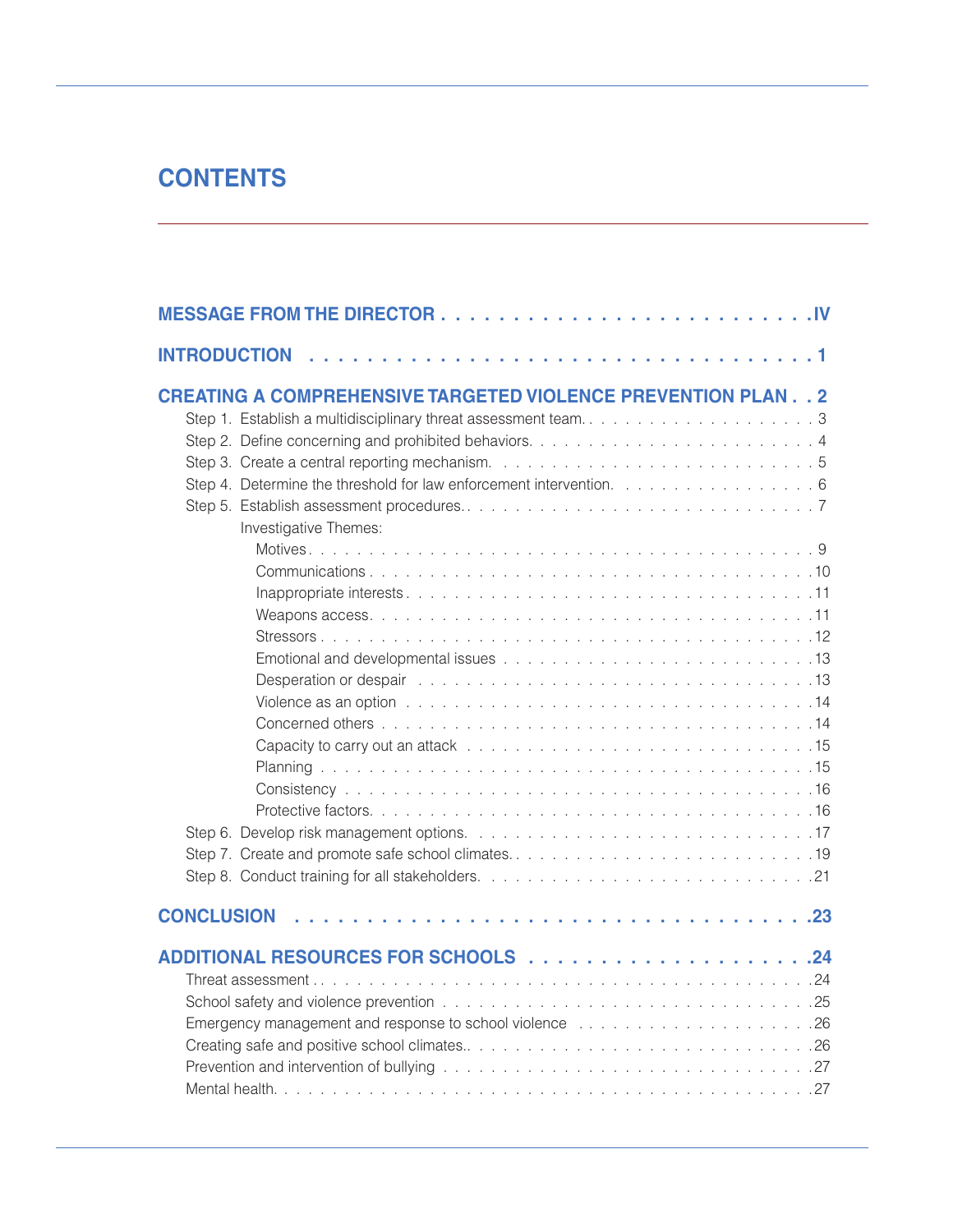### **MESSAGE FROM THE DIRECTOR**

Since the creation of the U.S. Secret Service in 1865, the agency has evolved to meet changing mission demands and growing threats in our nation. To ensure we remain on the forefront, the U.S. Secret Service's National Threat Assessment Center (NTAC) was created in 1998 to provide guidance and training on threat assessment both within the U.S. Secret Service and to others with criminal justice and public safety responsibilities. Today, the highly skilled men and women of the U.S. Secret Service lead the field of threat assessment by conducting research on acts of targeted violence and providing training using the agency's established threat assessment model for prevention.

Our agency is dedicated to expanding research and understanding of targeted violence, including those that impact our nation's schools. Since the creation of the U.S. Secret Service's NTAC, we have provided 450 in-depth trainings on the prevention of targeted school violence to over 93,000 attendees including school administrators, teachers, counselors, mental health professionals, school resource officers, and other public safety partners. Our agency, through our local U.S. Secret Service field offices, continues to coordinate and provide this training to our community partners.

The tragic events of the February 14, 2018 shooting at Marjory Stoneman Douglas High School in Parkland, Florida, and the May 18, 2018 shooting at Santa Fe High School in Santa Fe, Texas, demonstrated the ongoing need to provide leadership in preventing future school attacks. As such, the U.S. Secret Service, along with many of our partners,

have redoubled our efforts and are poised to continue enhancing school safety. Keeping our school children safe requires the shared commitment from states, school boards, and communities with the ability to dedicate resources to this critical issue. In the wake of these tragedies, the U.S. Secret Service has launched an initiative to provide updated research and guidance to school personnel, law enforcement, and other public safety partners on the prevention of school-based violence. I am pleased to release this operational guide, *Enhancing School Safety*  Using a Threat Assessment Model, as the first phase of this initiative.

As we have seen in recent months, the pain of each act of targeted violence in our nation's schools has had a powerful impact on all. With the creation and distribution of this operational guide, the U.S. Secret Service sets a path forward for sustainable practices to keep our children safe, extending our expertise in the field of threat assessments to provide school officials, law enforcement personnel, and other public safety professionals with guidance on "how to" create a Targeted Violence Prevention Plan. This guide will serve as an important contribution to our partners on the Federal Commission on School Safety - the Department of Homeland Security, the Department of Education, the Department of Health and Human Services and the Office of the Attorney General. I am proud of the continued efforts of the U.S. Secret Service, and we remain committed to the prevention of targeted violence within our nation's schools and communities.

R. D. aller

Randolph D. Alles **Director**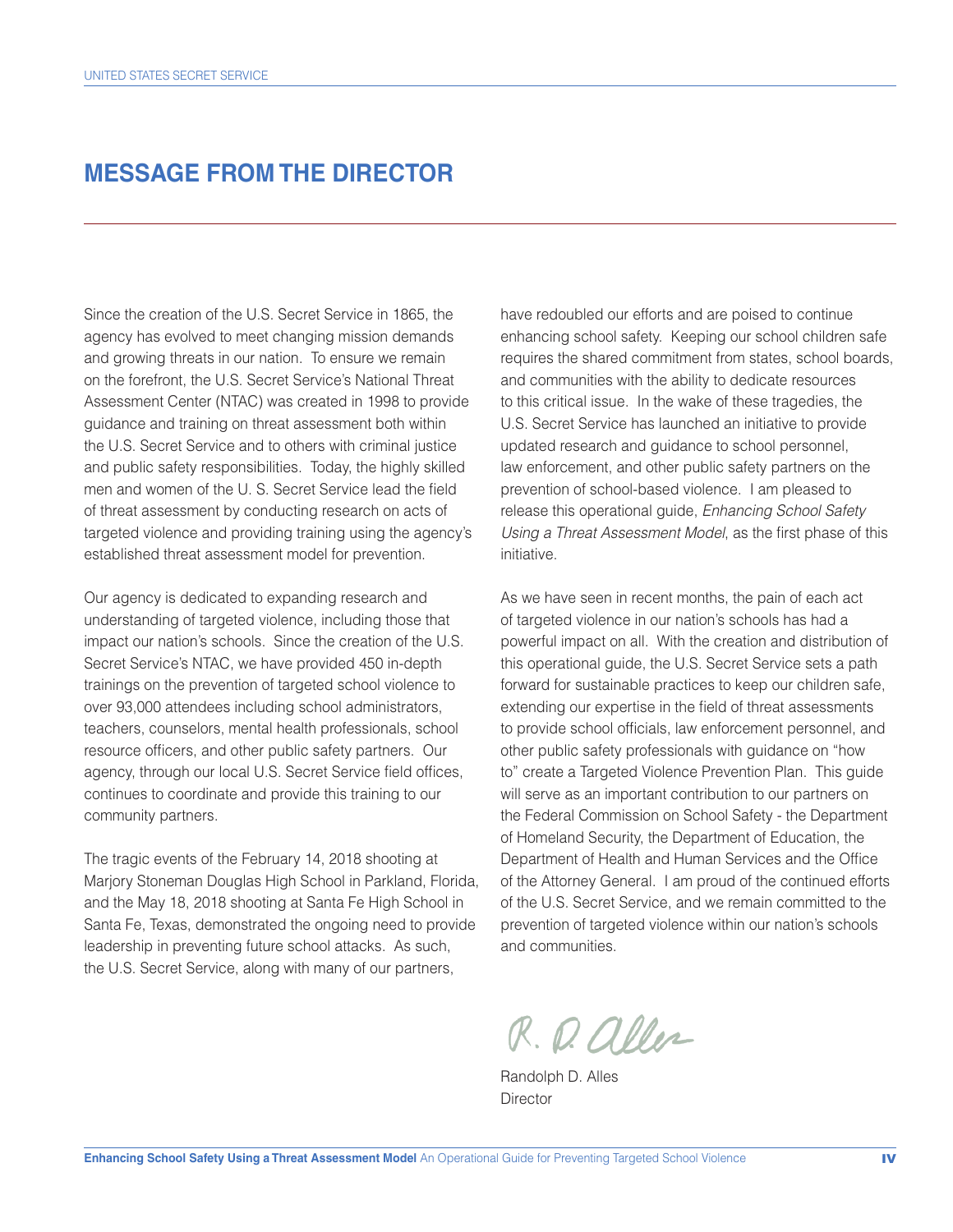### **INTRODUCTION**

 " There is no profile of a student attacker. "

When incidents of school violence occur, they leave a profound and lasting impact on the school, the community, and our nation as a whole. Ensuring safe environments for elementary and secondary school students, educators, administrators, and others is essential. This operational guide was developed to provide fundamental direction on how to prevent incidents of *targeted school violence,* that is, when a student specifically selects a school or a member of the school community for harm. The content in this guide is based on information developed by the U.S. Secret Service, Protective Intelligence and Assessment Division, National Threat Assessment Center (NTAC).

Over the last 20 years, NTAC has conducted research, training, and consultation on threat assessment and the prevention of various forms of targeted violence. Following the tragedy at Columbine High School in April 1999, the Secret Service partnered with the Department of Education on a study that examined 37 incidents of targeted violence that occurred at elementary and secondary schools (i.e., K-12). The goal of that study, the *Safe School Initiative (SSI),* was to gather and analyze accurate and useful information about the thinking and behavior of students who commit these types of acts. The fndings of the *SSI,* and an accompanying guide, served as the impetus for establishing threat assessment programs in schools. In 2008, the agencies collaborated again and released a report that further explored one of the key *SSI* findings, namely, that prior to most attacks, though other students had information about the attackers' plans, most did not report their concerns to an adult. The findings of this report, known as the *Bystander Study,* highlighted the importance of creating safe school climates to increase the likelihood that students will speak up in order to prevent an attack.<sup>1</sup>

The information gleaned from these studies underscores the importance of establishing a threat assessment process in schools to enhance proactive targeted violence prevention efforts. The goal of a threat assessment is to identify students of concern, assess their risk for engaging in violence or other harmful activities, and identify intervention strategies to manage that risk. This guide provides actionable steps that schools can take to develop a comprehensive targeted violence prevention plan and create processes and procedures for conducting threat assessments on their campus. These steps serve as minimum guidelines and may need to be adapted for a particular school or district's unique resources and challenges. For institutions that already have prevention plans or threat assessment capabilities in place, these guidelines may provide additional information to update existing protocols, or to formalize the structures of reporting, gathering information, and managing risk.

 **a student attacker.** There have been male and female When establishing threat assessment capabilities within K-12 schools, keep in mind that **there is no profle of**  attackers, high-achieving students with good grades as well as poor performers. These acts of violence were committed by students who were loners and socially isolated, and those who were well-liked and popular. Rather than focusing solely on a student's personality traits or school performance, we can learn much more about a student's risk for violence by working through the threat assessment process, which is designed to gather the most relevant information about the student's communications and behaviors, the negative or stressful events the student has experienced, and the resources the student possesses to overcome those setbacks and challenges.

**<sup>1</sup>**All publications related to studies conducted by the U.S. Secret Service, National Threat Assessment Center (NTAC) are available from https://www.secretservice.gov/protection/ntac/.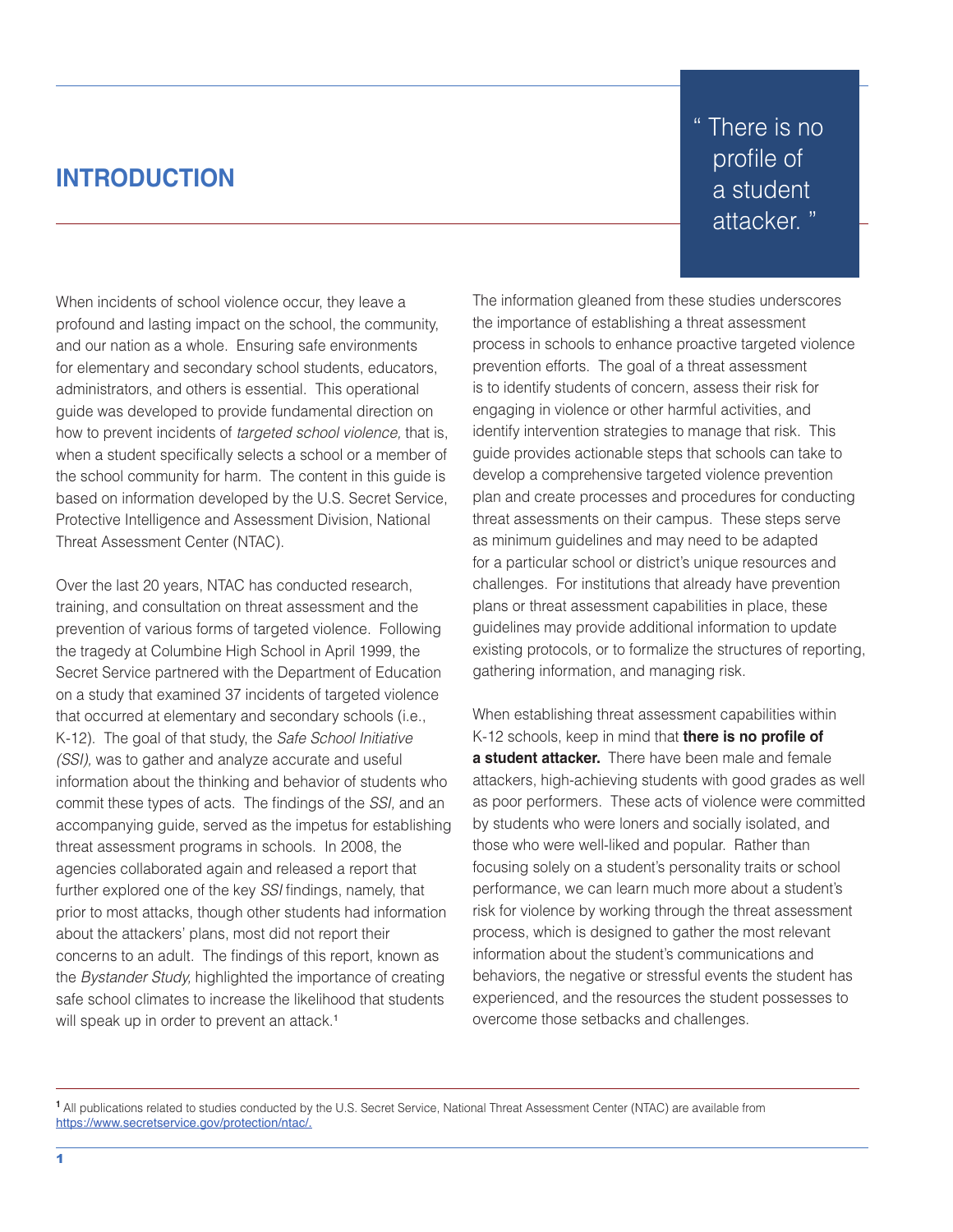### **CREATING A COMPREHENSIVE TARGETED VIOLENCE PREVENTION PLAN**

Ensuring the safety of our schools involves multiple components, including physical security, emergency management, and violence prevention efforts in the form of a threat assessment process. This process begins with establishing a comprehensive targeted violence prevention plan. The plan includes forming a multidisciplinary threat assessment team, establishing central reporting mechanisms, identifying behaviors of concern, defining the threshold for law enforcement intervention, identifying risk management strategies, promoting safe school climates, and providing training to stakeholders. It can also help schools mitigate threats from a variety of individuals, including students, employees, or parents.

This guide provides basic instructions for schools on creating a targeted violence prevention plan, the focus of which is to decrease the risk of *students* engaging in harm to themselves or the school community. These recommendations serve as the starting point on a path to implementation that will need to be customized to the specific needs of your school, your student body, and your community. When creating these plans, schools should consult with legal representatives to ensure that they comply with any applicable state and federal laws or regulations.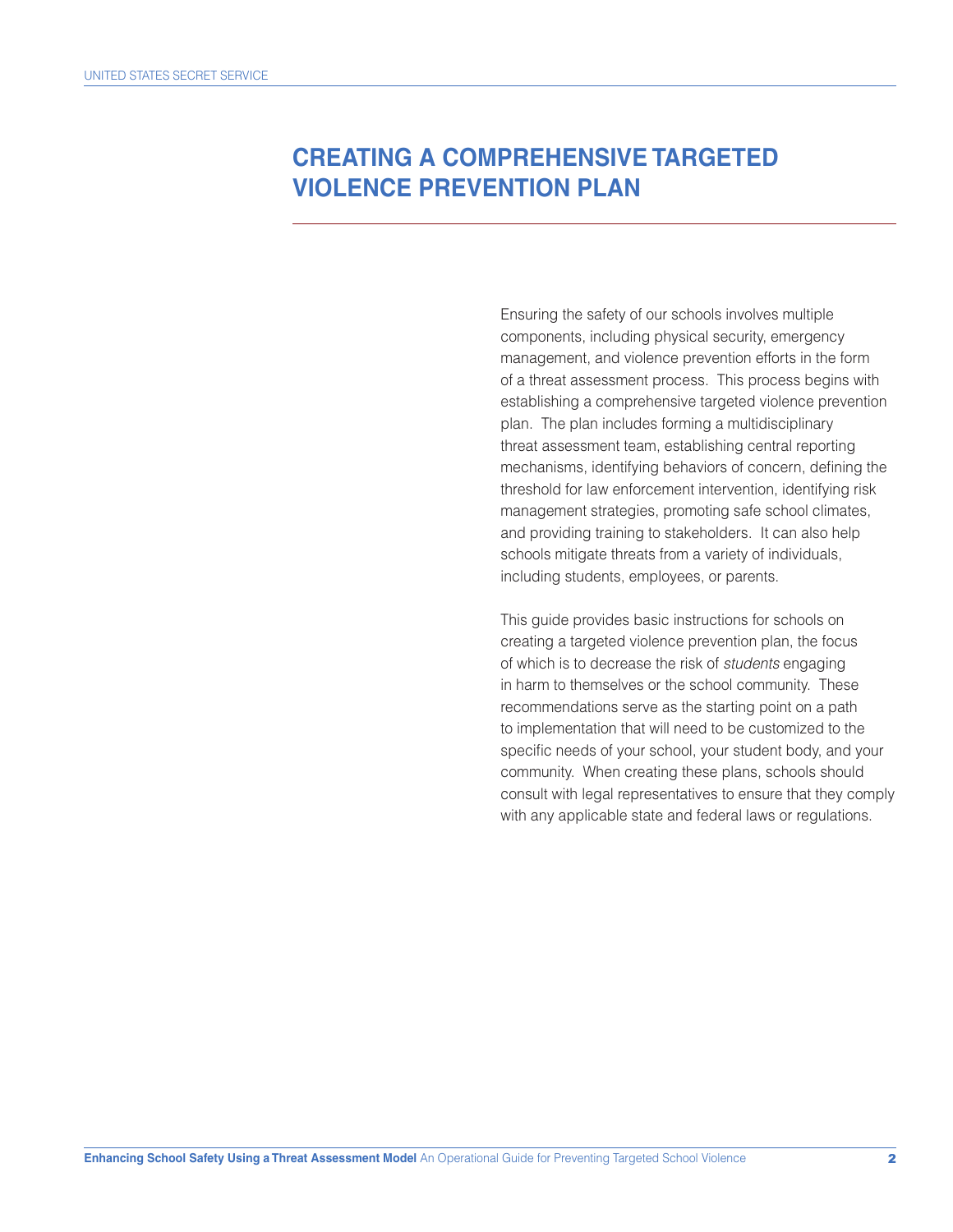# Step 1. Establish a multidisciplinary threat assessment team

The first step in developing a comprehensive targeted violence prevention plan is to establish a multidisciplinary threat assessment team (hereafter referred to as the "Team") of individuals who will direct, manage, and document the threat assessment process. The Team will receive reports about concerning students and situations, gather additional information, assess the risk posed to the school community, and develop intervention and management strategies to mitigate any risk of harm. Some considerations for establishing a Team include:

- Some schools may pool their resources and have a single Team that serves an entire district or county, while other districts may choose to have a separate Team for each school.
- Teams should include personnel from a **variety of disciplines** within the school community, including teachers, guidance counselors, coaches, school resource officers, mental health professionals, and school administrators. The multidisciplinary nature of the Team ensures that varying points of view will be represented and that access to information and resources will be broad.
- The Team needs to have a **specifcally designated leader.** This position is usually occupied by a senior administrator within the school.
- Teams should establish **protocols and procedures** that are followed for each assessment, including who will interview the student of concern; who will talk to classmates, teachers, or parents; and who will be responsible for documenting the Team's efforts. Established protocols allow for a smoother assessment process as Team members will be aware of their own roles and responsibilities, as well as those of their colleagues.
- Team members should meet whenever a concerning student or situation has been brought to their attention, but they should also **meet on a regular basis** to engage in discussions, role-playing scenarios, and other teambuilding and learning activities. This will provide members of the Team with opportunities to work together and learn their individual responsibilities so that when a crisis does arise, the Team will be able to operate more easily as a cohesive unit.

" ...meet on a regular basis... "



While the information in this guide refers to this group as a Threat Assessment Team, schools can choose an alternative name. For example, some schools have opted to use the label "Assessment and Care Team" to encourage involvement from those who might be concerned about a student, and to focus on getting a student access to needed resources and supports. Other schools have chosen to refer to this group as a "Behavioral Intervention Team" to focus on a spectrum of concerning behaviors that a student may be exhibiting. Finally, some schools have continued to refer to their groups as "Threat Assessment Teams" to highlight the heightened sense of concern about a student who is identifed.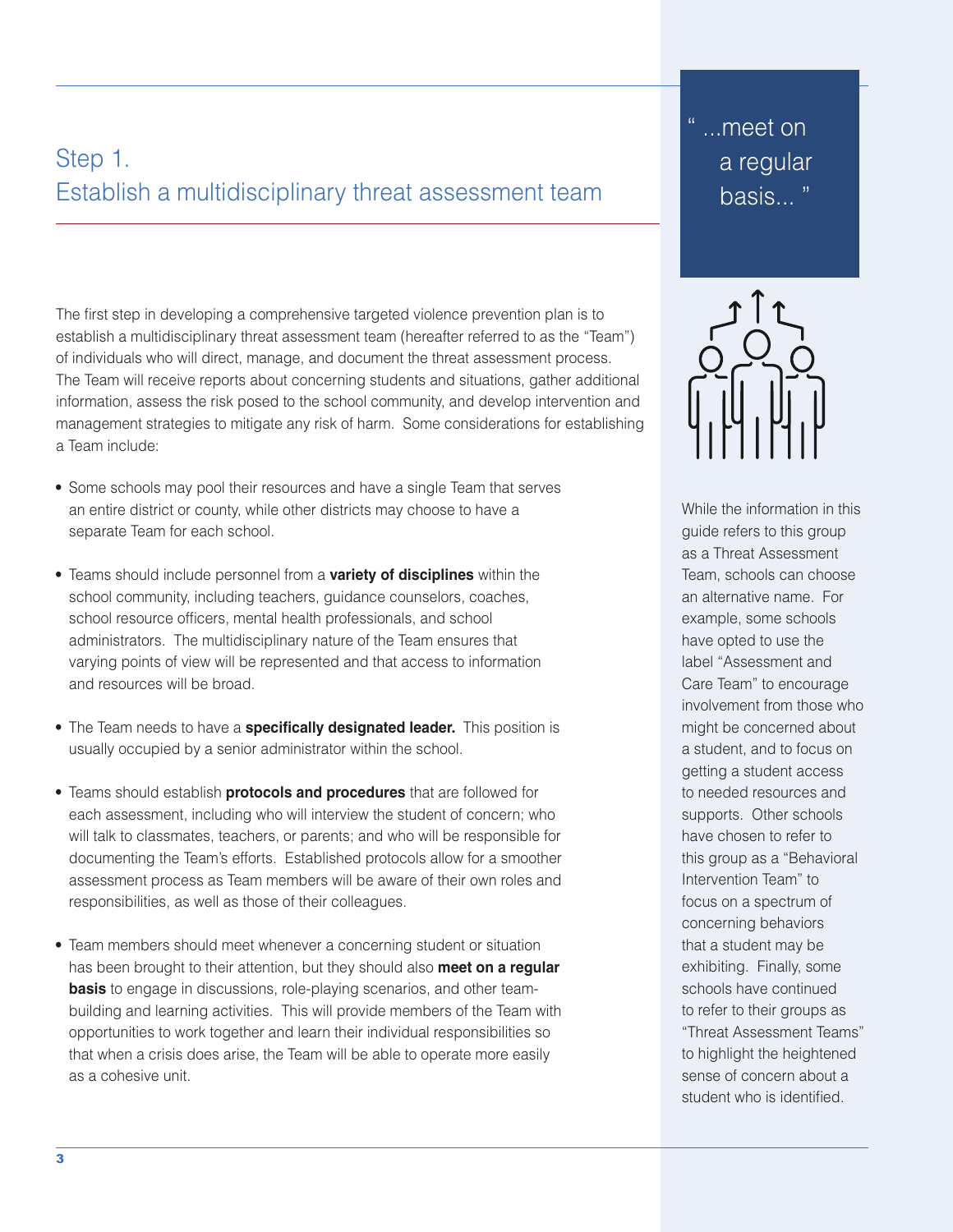# Step 2. Define prohibited and concerning behaviors

 **along a continuum.** School policies should also identify Schools need to establish policies defining prohibited behaviors that are unacceptable and therefore warrant immediate intervention. These include threatening or engaging in violence, bringing a weapon to school, bullying or harassing others, and other concerning or criminal behaviors. Keep in mind that **concerning behaviors occur**  behaviors that may not necessarily be indicative of violence, but also warrant some type of intervention. These include a marked decline in performance; increased absenteeism; withdrawal or isolation; sudden or dramatic changes in behavior or appearance; drug or alcohol use; and erratic, depressive, and other emotional or mental health symptoms.

- If these behaviors are observed or reported to the Team, schools can offer resources and supports in the form of mentoring and counseling, mental health care, tutoring, or social and family services.
- The **threshold for intervention** should be relatively low so that Teams can identify students in distress before their behavior escalates to the point that classmates, teachers, or parents are concerned about their safety or the safety of others. It is much easier to intervene when the concern is related to a student's struggle to overcome personal setbacks, such as a romantic breakup, than when there are concerns about threats posed to others.
- During the assessment process, Teams may identify other **concerning statements and actions** made by the student that may not already be addressed in their policies. Gathering information about these behaviors will help the Team assess whether the student is at risk for attacking the school or its students and identify strategies to mitigate that risk.

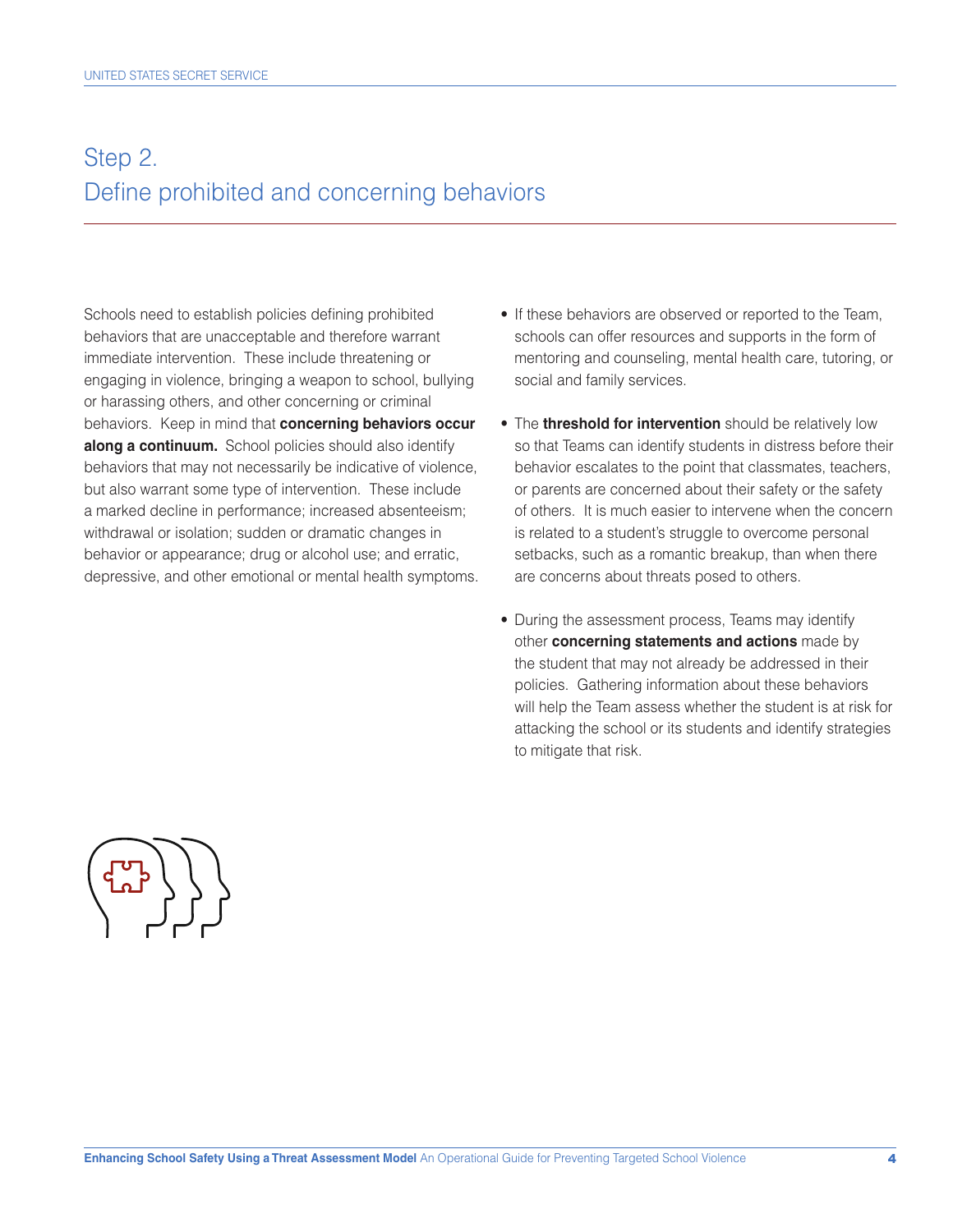# Step 3. Create a central reporting mechanism

Students may elicit concern from those around them in a variety of ways. They may make threatening or concerning statements in person, online, or in text messages; they may engage in observable risky behavior; or they may turn in assignments with statements or content that is unusual or bizarre. When this occurs, those around the student need a method of reporting their concerns to the Team.

- Schools can **establish one or more reporting mechanisms,** such as an online form posted on the school website, a dedicated email address or phone number, smart phone application platforms, or another mechanism that is accessible for a particular school community.
- Students, teachers, staff, school resource officers, and parents should be **provided training and guidance on recognizing behaviors of concern, their roles and responsibilities in reporting the behavior, and how to report the information.**
- Teams need to be sure that a team member proactively monitors all incoming reports and can **respond immediately** when someone's safety is concerned.
- Regardless of what method schools choose to receive these reports, there should be an **option for passing information anonymously,** as students are more likely to report concerning or threatening information when they can do so without fear of retribution for coming forward.
- The school community should feel confident that team members will be responsive to their concerns, and that **reports will be acted upon, kept confdential, and handled appropriately.**



" ...reports will be acted upon..."

*Many reporting mechanisms employed by K-12 schools resemble nationwide criminal reporting apps. The online and phone reporting capabilities of these types of apps allow individuals across the country, including students, parents, and teachers, to report crimes and other concerning behaviors in their communities and schools. Some reporting mechanisms are developed specifcally for use by students in K-12 school settings. These programs allow students, parents, and teachers to anonymously report threats, bullying, and other situations that make them feel unsafe or fear for the safety of a peer to trained experts who respond appropriately.*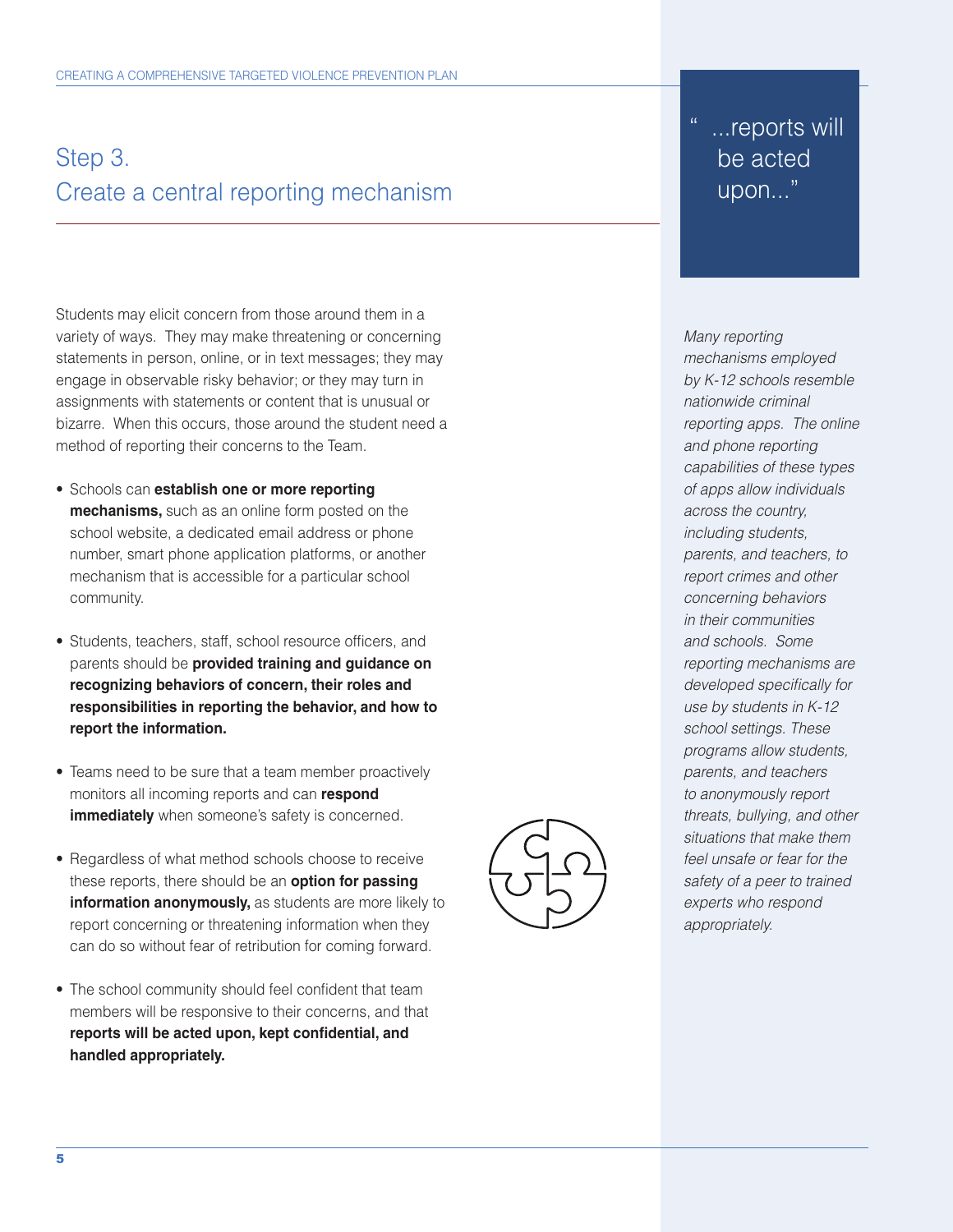# Step 4. Determine the threshold for law enforcement intervention

The vast majority of incidents or concerns that are likely to be reported can be handled by school personnel using school or community resources. For example, the most common types of reports submitted to Safe2Tell Colorado during the 2016- 2017 school year were related to suicide, bullying, drugs, cutting (self-harm), and depression.**<sup>2</sup>**Some of these common reports may not require the involvement of law enforcement. Those that do warrant law enforcement intervention include threats of violence and planned school attacks, which constituted Safe2Tell's sixth and seventh most common types of reports, respectively.

- reported to local law enforcement. This is one reason **support or take over an assessment.** For example, it • Reports regarding student behaviors **involving weapons,** • If a school resource officer is not available to serve on **threats of violence, physical violence, or concerns** the Team, schools should set a clear threshold for times **about an individual's safety** should immediately be and situations when **law enforcement will be asked to** 
	- why **including a school resource officer or local law** might be necessary to have law enforcement speak with **enforcement officer** on the Team is beneficial. **a** student's parent or guardian, search a student's person or possessions, or collect additional information about the student or situation outside the school community during the assessment.

**<sup>2</sup>**Data 2 Report 2016-2017. (n.d.). Safe2Tell Colorado. Retrieved on June 20, 2018, from https://safe2tell.org/sites/default/files/u18/End%20of%20 Year%202016-2017%20Data2Report.pdf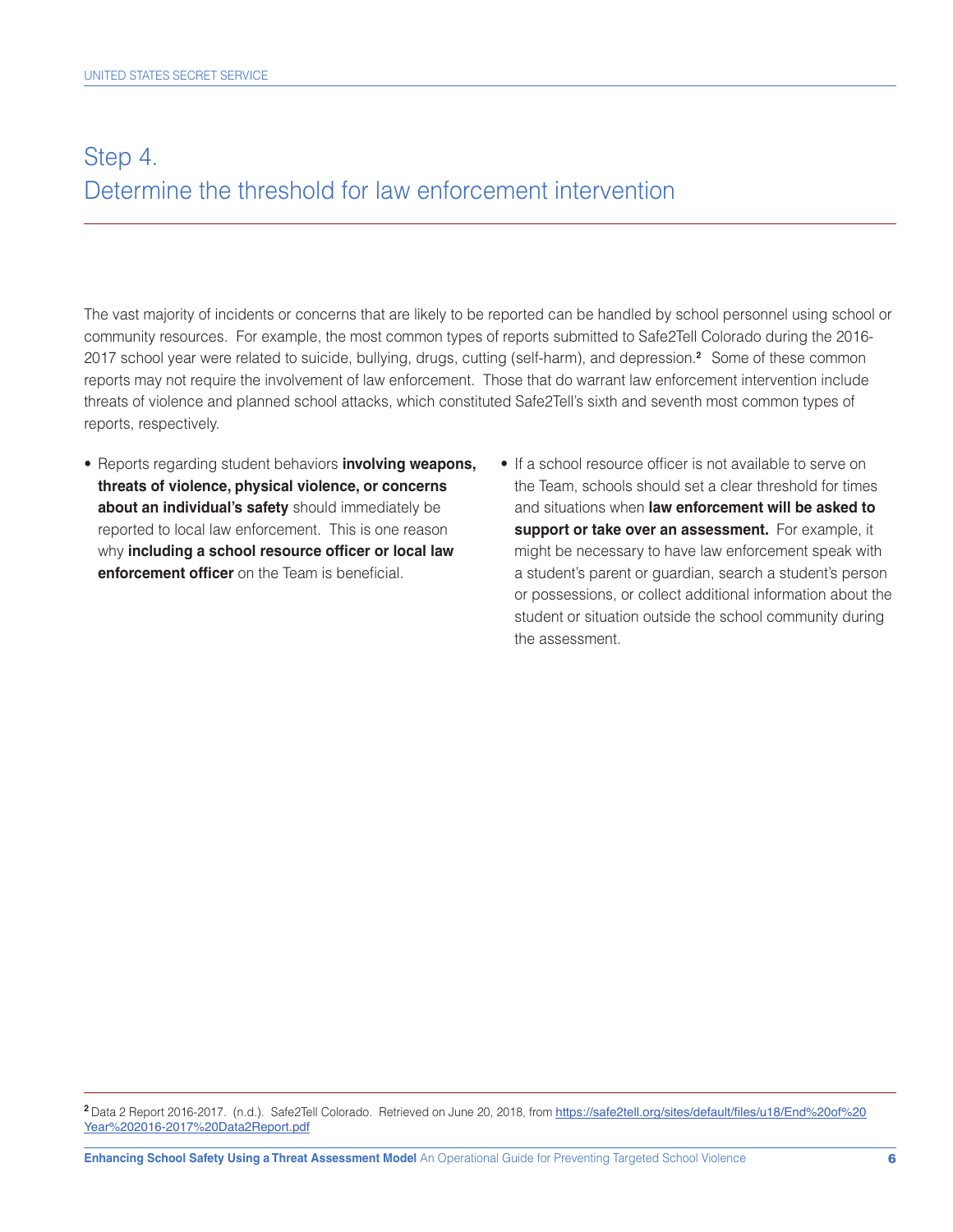### Step 5. Establish assessment procedures

Teams need to establish clearly defned processes and procedures to guide their assessments. Note that any safety concerns should be immediately addressed before the procedures described below take place. When followed, the procedures should allow the Team to form an accurate picture of the student's thinking, behavior, and circumstances to inform the Team's assessment and identify appropriate interventions.

- **Maintain documentation** to keep track of when reports come in; the information that is gathered; when, where, and how it was obtained; who was interviewed; the behaviors and circumstances of the student of concern; and the intervention strategies taken. Documentation requirements, such as forms and templates, should be included in the plan to ensure standardization across cases.
- **Use a community systems approach.** An effective  **circumstances.** This involves identifying the persons approach for gathering information to assess a student of concern is to **identify the sources that may have information on the student's actions and**  with whom the student has a relationship or frequently interacts and the *organizations or platforms* that may be familiar with the student's behaviors. Students exist in more than one system and they come in contact with people beyond their classmates and teachers at school. Gathering information from multiple sources ensures that Teams are identifying concerning behaviors, accurately assessing the student's risks and needs, and providing the appropriate interventions, supports, and resources.
- **searching the student's locker or desk.** Team • **Examine online social media pages, conduct interviews, review class assignments, and consider**  members should also review **academic, disciplinary, law enforcement, and other formal records** that may be related to the student. When reviewing school records, be sure to determine whether the student has been the subject of previous reports to school officials, especially if the student has a history of engaging in other concerning or threatening behaviors. Also determine if the student received any intervention or supports and whether those were beneficial or successful. The Team may be able to draw on information from previous incidents and interventions to address the current situation for the student. This factor further emphasizes the importance of the Team's documentation to ensure the accuracy and availability of information regarding prior contacts the student of concern may have had with the Team.

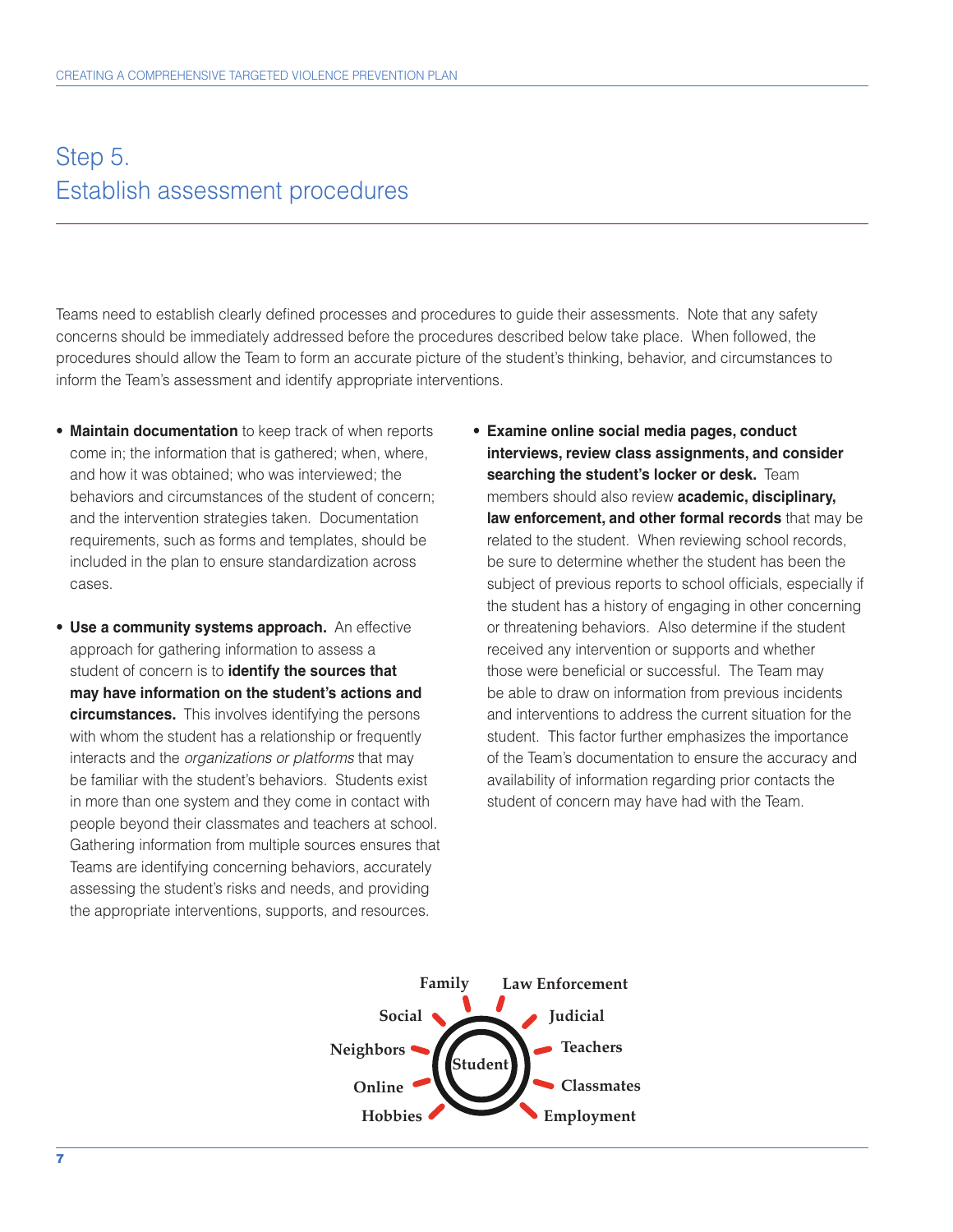# Step 5 continued. **Key Themes to Guide Establish assessment procedures Threat Assessment Investigations**

- **efforts.** By demonstrating that their goal is to support • **Build rapport that can facilitate information-gathering**  individuals who may be struggling, while ensuring that the student and the school are safe, Teams may be better able to build a positive relationship with a student of concern and the student's parents or guardians. When Teams have established this rapport, parents or guardians may be more likely to share their own concerns, and the student may be more forthcoming about frustrations, needs, goals, or plans.
- **and emotional development.** Some students' behaviors • **Evaluate the student's concerning behaviors and communications in the context of his/her age and social**  might seem unusual or maladaptive, but may be normal for adolescent behavior or in the context of a mental or developmental disorder. To ensure that these students are being accurately assessed, collect information from diverse sources, including the reporting party, the student of concern, classmates, teammates, teachers, and friends. Consider whether those outside of their immediate circle, such as neighbors or community groups, may be in a position to share information regarding observed behaviors.

U.S. Secret Service research identifed the following themes to explore when conducting a threat assessment investigation:

- The student's motives and goals
- Concerning, unusual, or threatening communications
- Inappropriate interest in weapons, school shooters, mass attacks, or other types of violence
- Access to weapons
- Stressful events, such as setbacks, challenges, or losses
- Impact of emotional and developmental issues
- Evidence of desperation, hopelessness, or suicidal thoughts and gestures
- Whether the student views violence as an option to solve problems
- Whether others are concerned about the student's statements or behaviors
- Capacity to carry out an attack
- Evidence of planning for an attack
- Consistency between the student's statements and actions
- Protective factors such as positive or prosocial infuences and events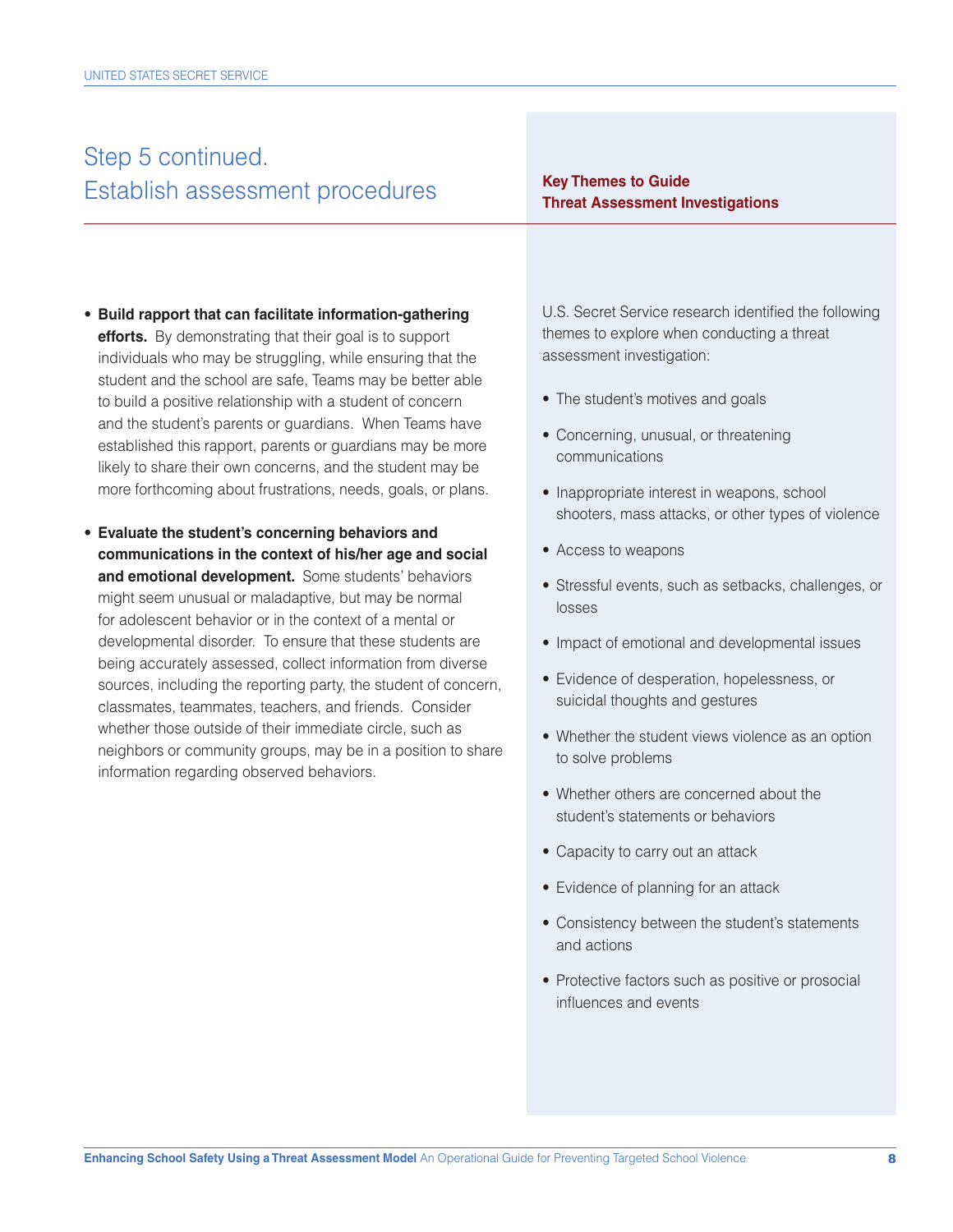### *Investigative themes*

 **threat assessment factors.** Addressing each theme is Teams should organize their information gathering around **several themes or areas pertaining to the student's actions, circumstances, and any other relevant**  necessary for a complete assessment and may uncover other avenues of inquiry to help determine whether the student is at risk for engaging in violence. Using the themes to identify where the student might be struggling will help the Team identify the most appropriate resources. Keep in mind, there is no need to wait until the Team has completed all interviews or addressed every theme before taking action. As soon as an area for intervention is identifed, suitable management strategies should be enacted.

#### **Motives**

Students may have a variety of motives that place them at risk for engaging in harmful behavior, whether to themselves or others. If you can discover the student's motivation for engaging in the concerning behavior that brought him/her to the attention of the Team, then you can understand more about the student's goals. The Team should also assess how far the student may be willing to go to achieve these goals, and what or who may be a potential target. Understanding motive further allows the Team to develop management strategies that can direct the student away from violent choices.

*On February 12, 2016, a 15-year-old female student fatally shot her girlfriend while they were sitting under a covered patio at their high school and then fatally shot herself. In several notes found after the incident, the student explained that she carried out her attack because her girlfriend had recently confessed that she was contemplating ending their relationship. She also wrote in her notes that she hated who she was and that learning her girlfriend wanted to end their relationship "destabilized" her.*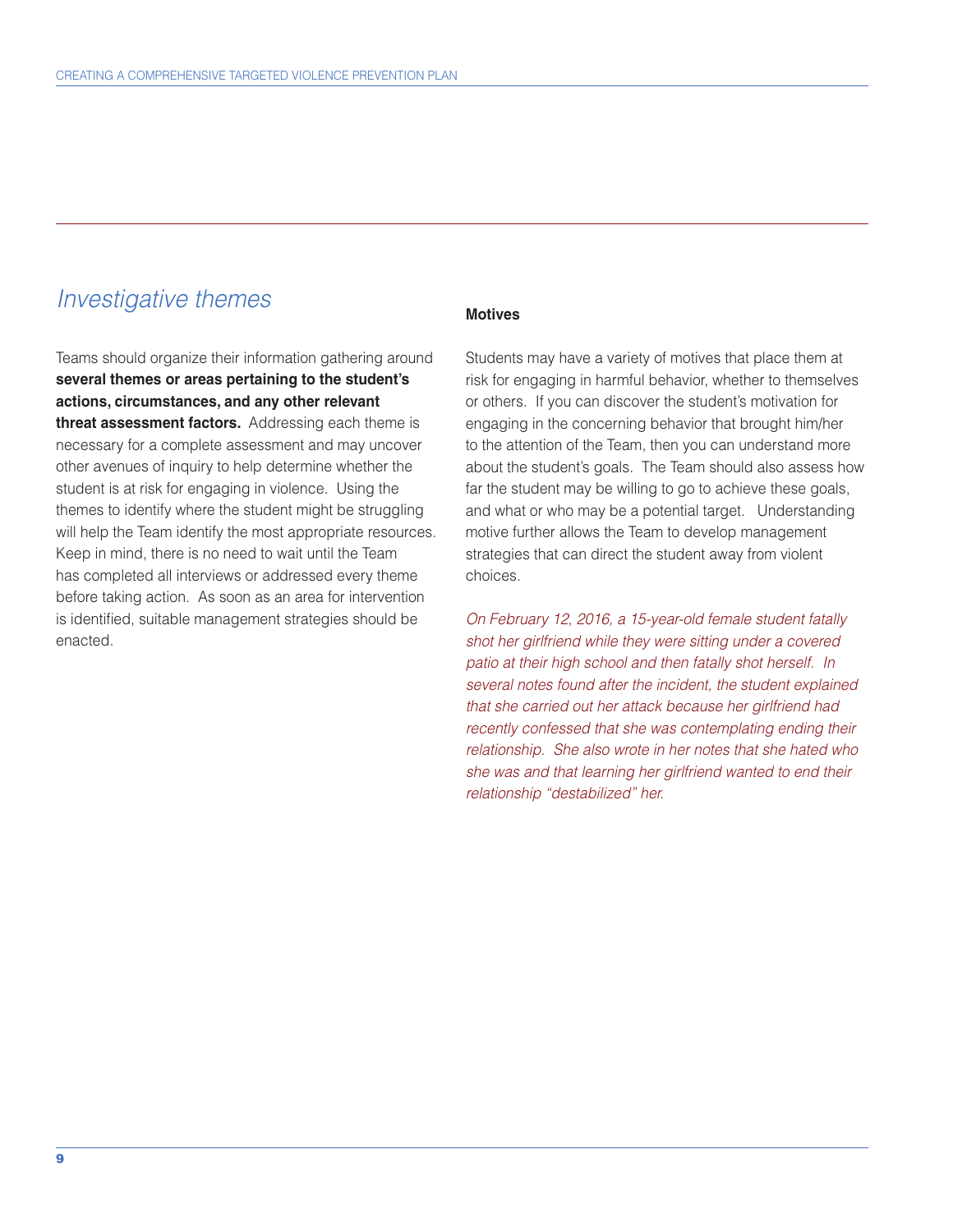### Step 5 continued. Establish assessment procedures, *Investigative themes*

#### **Communications**

Look for concerning, unusual, bizarre, threatening, or violent communications the student made. The student's communications may reveal grievances held about certain issues or a possible intended target. They may allude to violent intentions or warn others to stay away from school at a certain time. They may reveal information relevant to the other investigative themes by making reference to feelings of hopelessness or suicide, a fascination with violence, interest in weapons, or other inappropriate interests. These statements might be made in person to classmates, teammates, or friends; in writing on assignments or tests; and/or via social media, text messages, or photo or video-sharing sites.

Earlier NTAC research that examined attacks on schools found that not every student directly threatened their target prior to attack, but in a majority of incidents (81%), another person was aware of what the student was thinking or planning.<sup>3</sup> It is important for Teams to remember that a student who has **not made threatening statements may still be at risk** for engaging in violence. Whether or not the student made a direct threat should not be the lone indicator of concern.

*On October 24, 2014, a 15-year-old male student opened fire on five of his closest friends as they were having lunch in the school cafeteria, killing four of them, and then fatally shot himself. In the months prior to his attack, the student sent a number of text messages to his ex-girlfriend indicating he was considering suicide and posted videos on Snapchat that mentioned suicide. Two people confronted the student about his concerning statements, but he told them he was just joking or having a bad moment. The student also posted a number of Twitter messages indicating he was having trouble overcoming a setback, posting in one Tweet, "It breaks me… It actually does… I know it seems like I'm sweating it off… But I'm not.. And I never will be able to…"* 



**<sup>3</sup>**U.S Secret Service and U.S Department of Education. (May 2002). Threat assessment in schools: A guide to managing threatening situations and to creating safe school climates. Retrieved April 5, 2018, from https://www. secretservice.gov/data/protection/ntac/ssi\_guide.pdf.

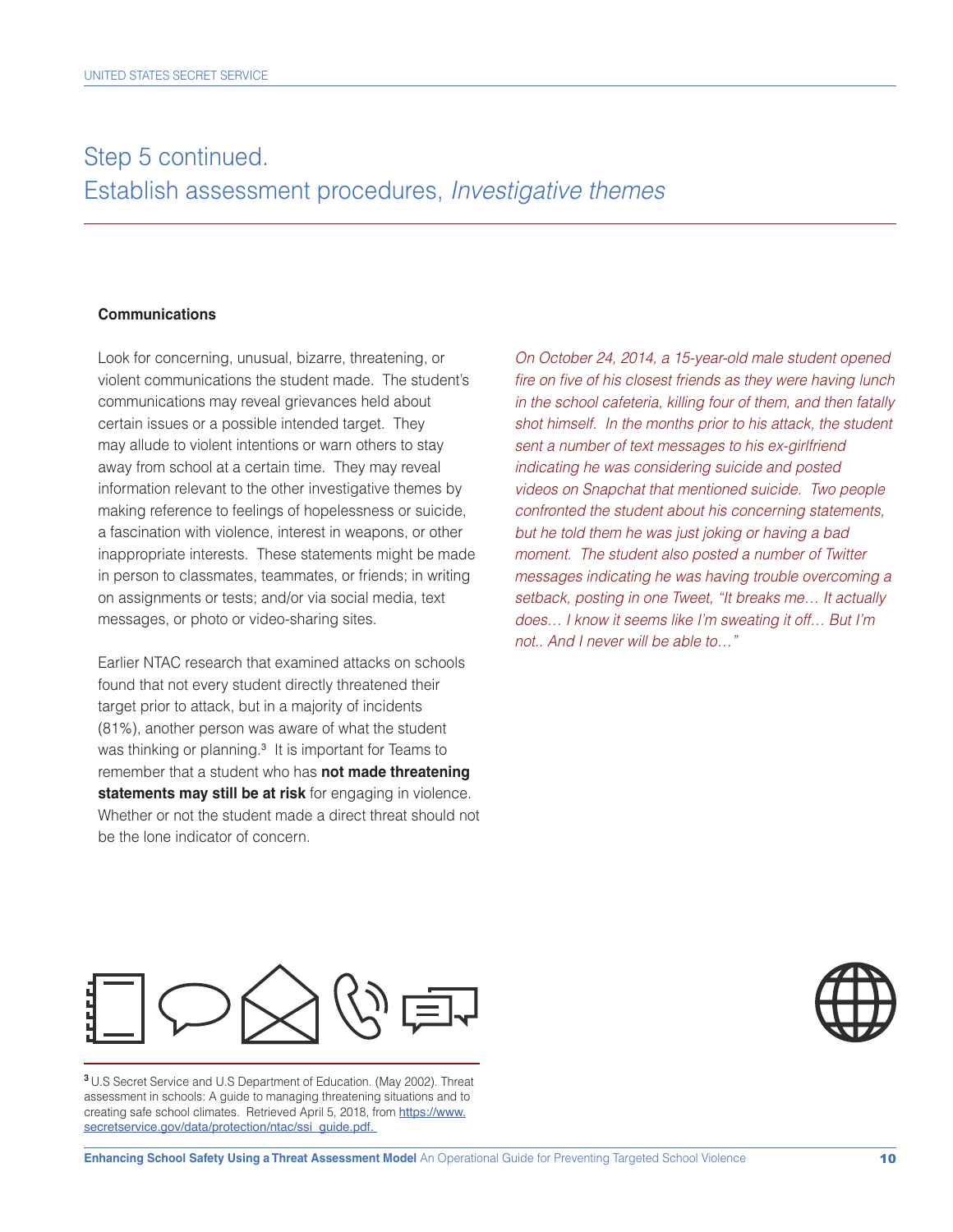#### **Inappropriate interests**

 **attacks, or other types of violence.** These interests Gather information about whether the student has shown an **inappropriate or heightened interest in concerning topics such as school attacks or attackers, mass**  might appear in the student's communications, the books the student reads, the movies the student watches, or the activities the student enjoys. The *context* of the student's interests is an important factor to consider. For example, a student's interest in weapons may not be concerning if the student is a hunter or is on the school's rifle team, with no evidence of an inappropriate or unhealthy fixation on weapons. In other situations, the context surrounding a student's interest in weapons could be of concern. For example, if a student is fixated on past school shooters or discusses what frearm would be best to use in a mass attack.

*On October 21, 2013, a 12-year-old male student took a handgun to his middle school and opened fre, injuring two classmates and killing a teacher. He then fatally shot himself. In the months leading up to his attack, the student conducted numerous internet searches for violent material and content, including "Top 10 evil children," "Super Columbine Massacre Role Playing Game," "shoot," "guns," "bullets," "revenge," "murder," "school shootings," and "violent game." He also searched for music videos of and songs about school shootings. On his cell phone, the student had saved photos of violent war scenes and images of the Columbine High School shooters. He also enjoyed playing video games, doing so for several hours each night. Of his 69 video games, 47 were frst-person shooter or similar games.* 

#### **Weapons access**

In addition to determining whether the student has any inappropriate interests or fascination with weapons, the Team should assess whether the student has **access to**  weapons. Because many school attackers used firearms acquired from their homes, consider whether the family keeps weapons at home or if there is a relative or friend who has weapons. Sometimes parents who keep weapons at home incorrectly assume that their children are unaware of where they are stored or how to access them. If there are weapons at home, the Team should determine if they are stored appropriately and if the student knows how to use them or has done so in the past. The Team should also remember that firearms are not the only weapons to be concerned about. Even though many school attackers have used firearms in carrying out their attacks, explosives, incendiary devices, bladed weapons, or combinations of these weapons have been used in past attacks.

*On April 29, 2014, a 17-year-old male student was arrested after a concerned citizen called police when she observed the student acting suspiciously around a storage unit and thought he might be attempting to break into one. Responding officers discovered bomb-making material and other weapons inside the unit the student had asked a friend's mother to rent for him. The student later confessed to an extensive plot that involved murdering his parents*  and sister, setting a diversionary fire, planting explosive *devices at his high school, targeting students and the*  school resource officer for harm, and engaging in gunfire with responding police officers before committing suicide. *The student admitted that at some point he became fascinated with chemicals, explosives, and weapons and began researching how to build his own explosive devices. He created his own channel on YouTube to post videos that showed him detonating his devices and included a written commentary about each video.*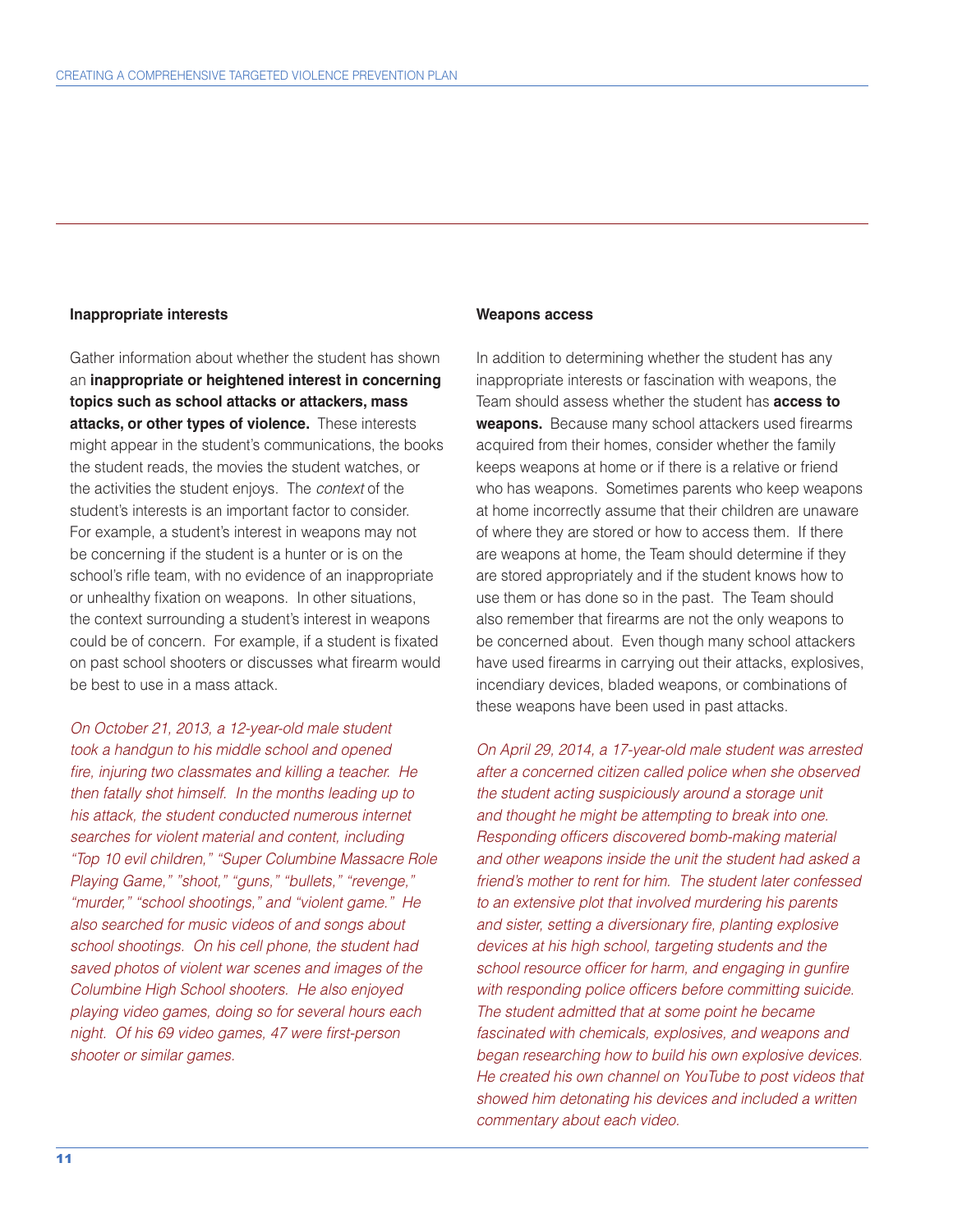### Step 5 continued. Establish assessment procedures, *Investigative themes*

#### **Stressors**

All students face stressors such as **setbacks, losses, and other challenges** as part of their lives. While many students are resilient and can overcome these situations, for some, these stressors may become overwhelming and ultimately infuence their decision to carry out an attack at school. Gather information on stressors the student is experiencing, how the student is coping with them, and whether there are supportive friends or family who can help the student overcome them. Assess whether the student experienced stressors in the past that are still having an effect, such as a move to a new school, and whether there might be additional setbacks or losses in the near future, like a relationship that might be ending.

#### **Stressors can occur in all areas of a student's**

**life,** including at school with coursework, friendships, romantic relationships, or teammates; or outside of school with parents, siblings, or at jobs. Many students can experience bullying, a stressor which can take place in person at school or online at home. Teams should intervene and prevent bullying and cyberbullying of a student who has been brought to their attention. More broadly, administrators should work to address any concerns regarding bullying school-wide and ensure their school has a safe climate for all students.

*On November 12, 2008, a 15-year-old female student fatally shot a classmate while students were changing classes. The attacker fed to a restaurant across the street from her high school and phoned 9-1-1 to turn herself in to police. Prior to her attack, she faced a number of stressors in her life, mostly outside of school. As an infant, her college-aged parents abandoned her and she was raised largely by her grandparents. At the age of six years, she was sexually molested by a family member; and at age 12, she was raped by an uncle. She did have some contact with her birth parents, but her mother was reportedly abusive and suffered from severe mental illness; and her father began serving a 25-year prison sentence for murder around the time she was 14 years old. At her high school, she was lonely, appeared to struggle to connect with others, and had behavior problems.* 

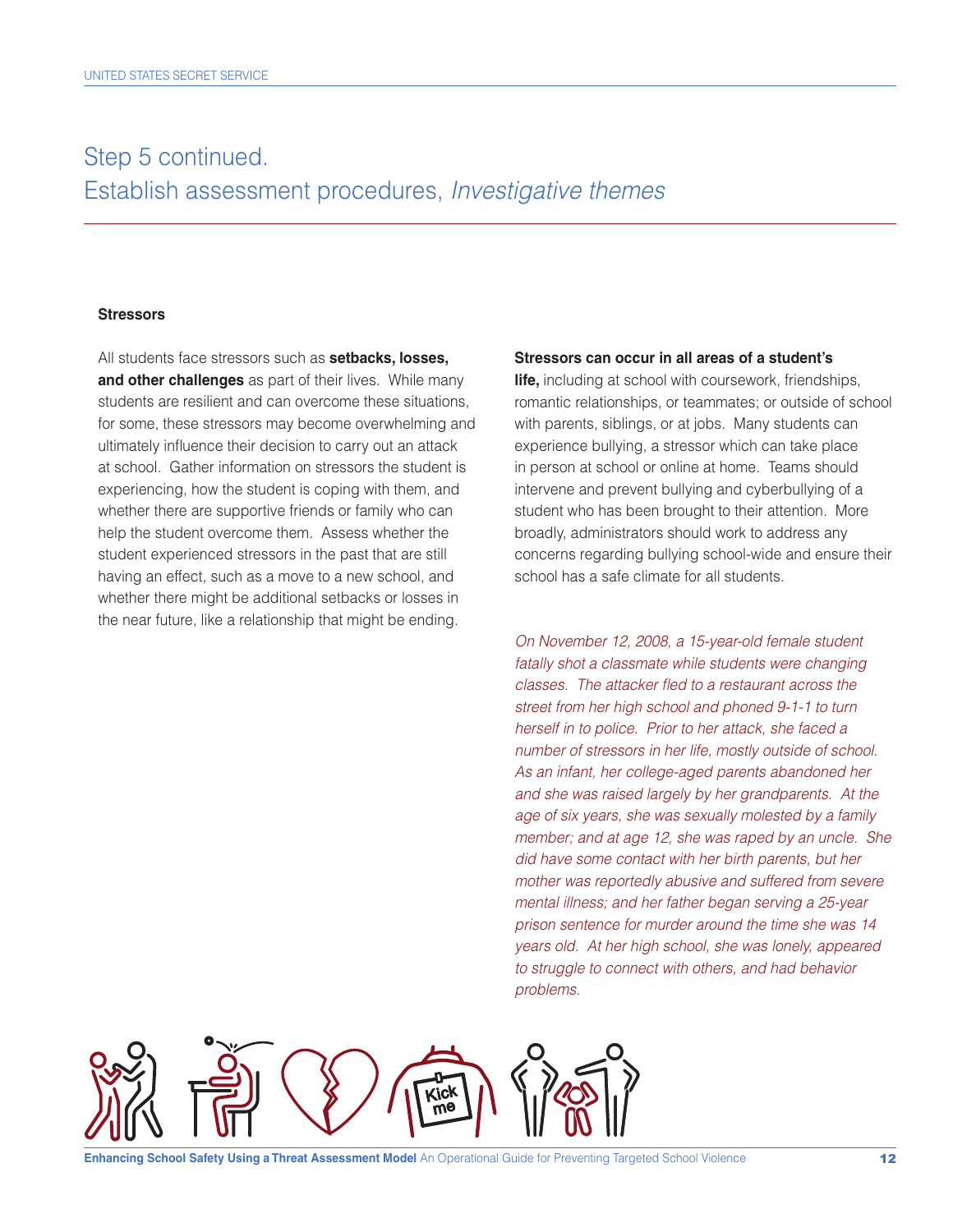#### **Emotional and developmental issues**

 **student's known baseline of behavior.** If the student Anxiety, depression, thoughts of suicide, and other mental health issues are important factors to consider when conducting an assessment. Keep in mind that students with emotional issues or developmental disorders might behave in a way that is maladaptive, but might not be concerning or threatening because the behavior is a product of their diagnosis. **Behaviors exhibited by a student with a diagnosed disorder need to be evaluated in the context of that diagnosis and the**  is experiencing feelings related to a diagnosable mental illness, such as depression, then the Team needs to consider the effect of these feelings on their behaviors when assessing the student's risk of engaging in harm to self or others.

*On January 18, 1993, a 17-year-old male student fatally shot his English teacher and a school custodian at his high school and held classmates hostage before surrendering to police. The student had recently turned in a poem to his English teacher for an assignment that discussed his thoughts of committing homicide or suicide. The student had failed in at least three prior suicide attempts, including one the night before his attack. Although the student entered a plea of guilty but mentally ill at trial, ultimately he was convicted and sentenced to life in prison.* 



#### **Desperation or despair**

 **or out of options.** Determine if the student has had Assess whether the student feels **hopeless, desperate,**  thoughts about or engaged in behaviors that would indicate the student's desperation. The Team should determine whether the student has felt this way before, how the student managed those feelings then, and whether those same resources for coping are available to the student now. Consider whether the student has tried addressing the problems in a positive way, but was unable to resolve them, thereby leading to a sense of hopelessness about their situation.

*On February 1, 1997, a 16-year-old male student used a shotgun to fre on fellow students in the common area of his high school prior to the start of the school day. He killed one student and the principal and injured two additional students. Prior to his attack, the student had been bullied and teased by several classmates, including the student killed. At some point prior to his attack, the student asked the principal and dean of students for help with the bullying he was experiencing. They intervened, and though the situation improved temporarily, the teasing and bullying soon resumed. The student asked the principal for help a second time, but this time the principal advised him to just ignore the bullies. The student tried, but felt like the victimization worsened and he began to feel hopeless that it would ever end. After his attack, the student explained that he felt as though he had asked the "proper people" for assistance, but he was denied help, so he decided that bringing a gun to school would scare his tormentors and get them to leave him alone. When some friends learned of the plan, they told him that he had to use the weapon to shoot people or the bullying would continue. The student decided he would have to fre the weapon at people in order to end his torment.*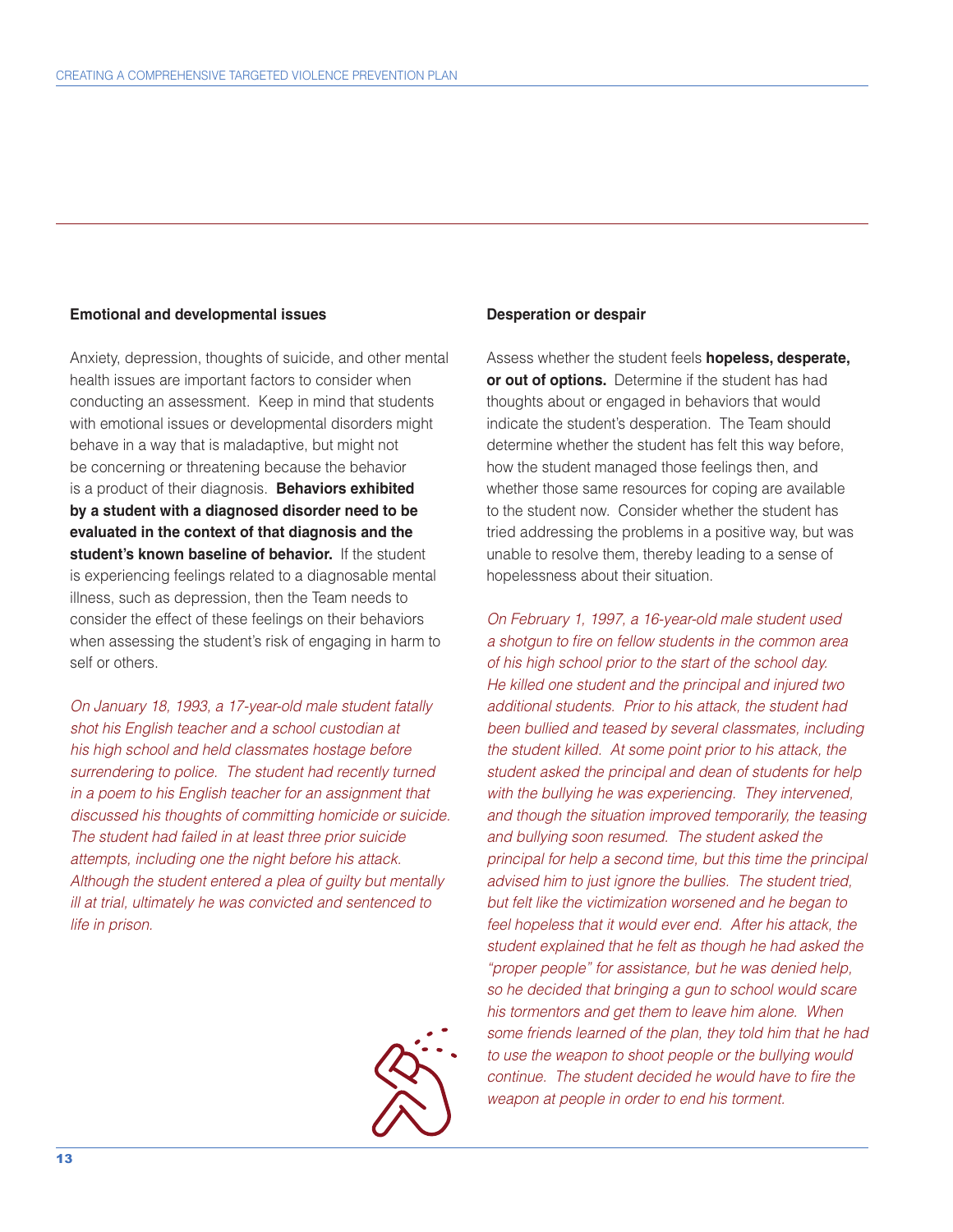### Step 5 continued. Establish assessment procedures, *Investigative themes*

#### **Violence as an option**

 **problem or settle a grievance.** The Team should look Some students, who are feeling hopeless and out of options, **may think violence is the only way to solve a**  to see whether the student thinks violence is acceptable or necessary, if the student has used violence in the past to address problems, and whether the student has thought of alternative ways to address the grievances. The Team should also assess whether peers, or others, support and encourage the student to use violence as a means to an end. If possible, connect the student with more positive, prosocial role models who discourage violence and identify more acceptable ways to solve problems.

*On March 25, 2011, a 15-year-old male student fred two shots at a classmate, wounding him in the abdomen. After fring the weapon, the student fed the scene and dropped the gun in a field. He was arrested about an hour after the incident. The student had a history of being involved in numerous physical altercations with other students throughout his 6th, 7th, and 8th grade*  school years. Additionally, he tried to start a fight with *the targeted victim, and once threatened him with a chain. About three weeks prior to the attack, the student threatened to blow up the school. Days prior to the incident, the student, who was angry at the targeted victim, told a friend that he planned to kill him.* 

#### **Concerned others**

In previous incidents, many students made statements or engaged in behaviors prior to their attacks that elicited concern from others in their lives. Assess whether parents, friends, classmates, teachers, or others who know the student are worried about the student and whether they have taken any actions in response to their concerns. Gather information on the specific behaviors that caused worry or fear. These could include **behaviors that may have elicited concerns about the safety of the student or others,** such as unusual, bizarre or threatening statements; intimidating or aggressive acts; indications of planning for an attack; suicidal ideations or gestures; or a fixation on a specific target. Other behaviors that elicit concern **may not necessarily be indicative of violence,** but do require that the Team assess the behavior and provide appropriate supports. Examples of these behaviors include alcohol or drug use; behavior changes related to academic performance, social habits, mood, or physical appearance; conficts with others; and withdrawal or isolation.

*On December 7, 2017, a 21-year-old male shot and killed two students at his former high school before fatally shooting himself. Prior to his attack, a number of individuals had expressed concern regarding his behaviors and statements. Sometime in 2012, other users of an online forum were concerned after the student made threats about attacking his school. In March 2016, federal investigators met with the student after he made comments in an online chat room about wanting to fnd an inexpensive assault rife he could use for a mass shooting. At the time, a family member told the investigators that the student was troubled and liked to make outlandish statements. At some point prior to his attack, the student posted content supportive of the attacks at Columbine High School in an online forum, upsetting many of the forum's users.*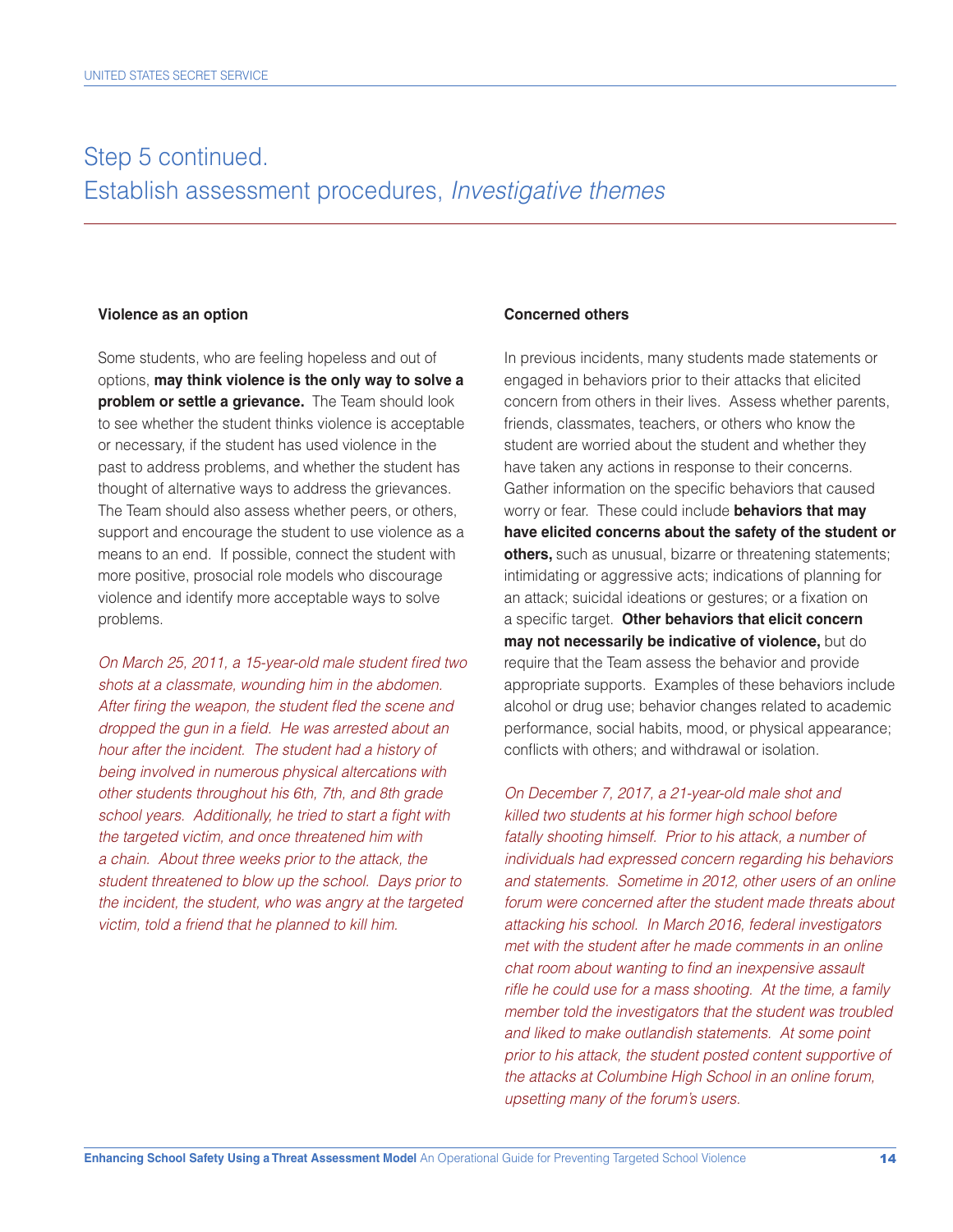#### **Capacity to carry out an attack**

Determine whether the student's thinking and behavior is organized enough to plan and execute an attack and whether the student has the resources to carry it out. **Planning does not need to be elaborate** and could be as simple as taking a weapon from home and inficting harm on classmates at school. Other student attackers may develop more complex and lengthier plans. At the very least, carrying out an attack requires that the student has access to a weapon and the ability to get that weapon to school undetected.

*On January 14, 2014, a 12-year-old male student used a shotgun with a sawed-off stock to fre three rounds of birdshot at fellow students gathered in their middle school gymnasium prior to the start of the school day. He injured two students and a security guard before surrendering to a teacher. The student began talking about his attack plans as early as November 2013, saying that he wanted*  to fire a weapon in the air to make people take him *seriously. According to reports, his father owned a pistol and a shotgun. In January 2014, the student wrote in his diary that he wanted to use his father's pistol for his attack, but was unable to locate it so he used the shotgun instead. The morning of the attack, the student was driven to school by a family member so he hid his shotgun in a duffel bag, claiming it contained items for his gym class.* 

#### **Planning**

Targeted attacks at school are **rarely sudden or impulsive** acts of violence. The Team should assess whether the student has made specific plans to harm the school. The student might create lists of individuals or groups targeted for violence, or research tactics and materials needed to carry out the attack. The student may conduct surveillance, draw maps of the planned location, and test security responses at school. He/she may write out detailed steps and rehearse some aspects of a plan, such as getting to the school, the timing of the attack, or whether to attempt escape, be captured, or commit suicide. The student may also acquire, manufacture, or practice with a weapon.

*On December 13, 2013, an 18-year-old male student entered his high school with a shotgun, a large knife, bandoliers with ammunition, and a number of homemade Molotov cocktails. He opened fre on two female students, fatally shooting one. He then entered the school library and opened fre on a faculty member there, who was able*  to escape through a back door. The student then set fire *to a shelf of books in the library with one of his Molotov cocktails before fatally shooting himself. The student spent three months planning his attack, starting a diary on his computer in September 2013 to detail his plans. There he wrote that he wanted to choose a day during fnal exams so that the largest number of students would be present. Over the next few months, he planned how and where he would enter the school, including where he would initiate the attack, and purchased the frearm and ammunition he would use. On the morning of the incident, the student purchased a four-pack of glass soda bottles and used these to create the Molotov cocktails he deployed during the attack.*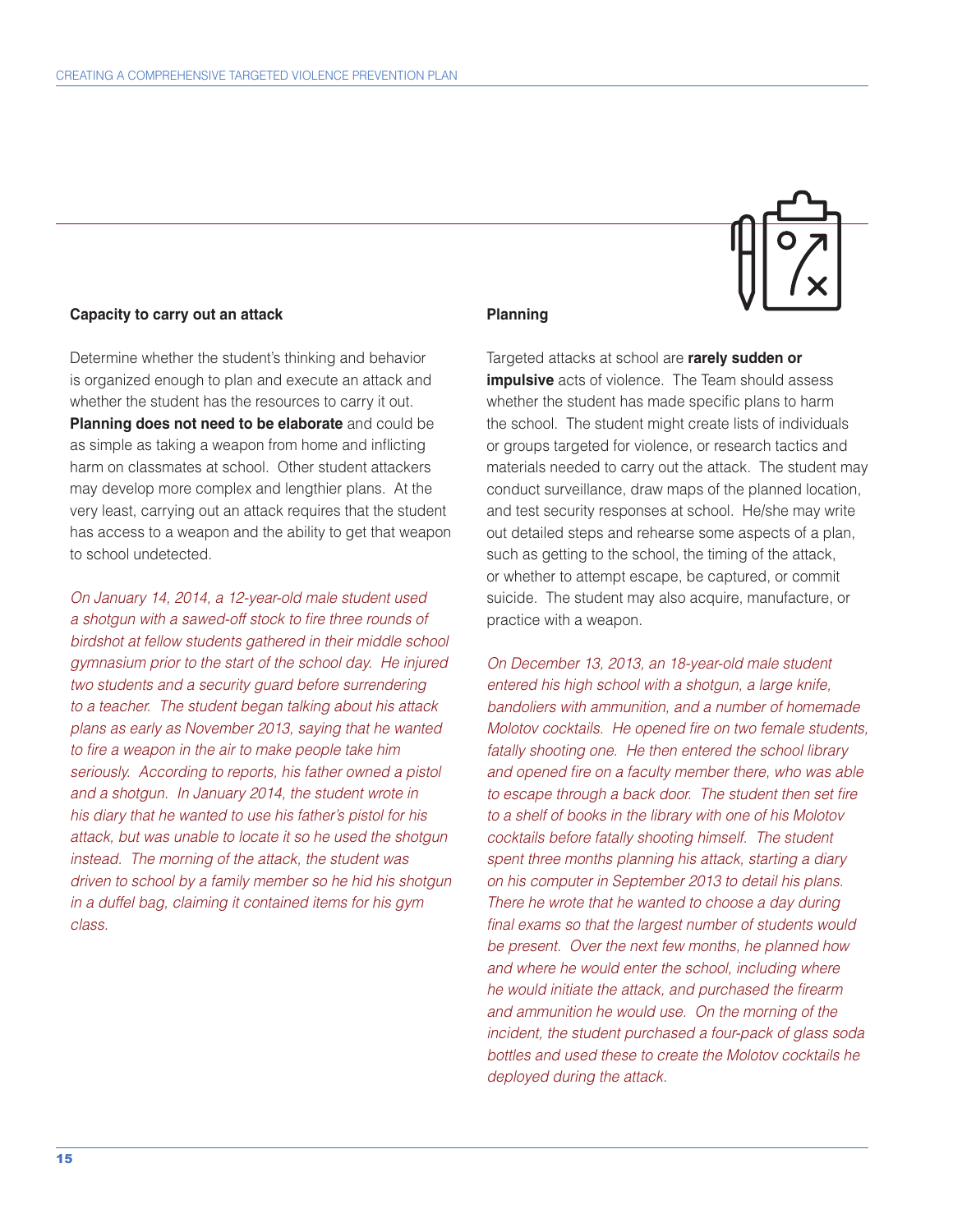## Step 5 continued. Establish assessment procedures, *Investigative themes*

#### **Consistency**

The Team should **corroborate the student's statements**  to determine that they are consistent with the student's actions and behaviors and with what other people say about the student. When inconsistencies are identifed, the Team should then try to determine why that is the case. For example, the student might say that he/she is handling a romantic break-up well, but posts on social media indicate the student is struggling to move on, and friends report that the student is more upset or angry about the break-up than reported. Determine whether the inconsistency is because the student is deliberately hiding something or if the inconsistency stems from another underlying issue. For example, a depressed student may claim that they are isolated, even if they regularly go out with a large group of students. If the inconsistency is deliberate, it is important to determine why the student feels the need to conceal his/her actions. The concealment may be as simple as a fear of facing punishment for some other inappropriate behavior, or it may be related to hidden plans for a violent act.

*On June 10, 2014, a 15-year-old male student brought a rife, handgun, nine magazines with ammunition, and a knife into the boy's locker room at his high school. He had taken the weapons from his brother's locked gun case in his home. Once at school, he changed into all black clothing, and donned a helmet, face mask, and a non-ballistic vest. He then fatally shot one student and wounded a teacher. After being confronted by staff and law enforcement, the student fatally shot himself in a bathroom. Prior to his attack, the student was an ordained deacon at his church and was appointed president of the deacon's quorum. He participated in youth night at the church, Boy Scouts, youth basketball, and track. Friends described him as friendly and outgoing. He was also a member of the Junior Reserve Officers' Training Corps* 

*(JROTC) and was fascinated with guns and the military. Despite his outward appearance, some time prior to his attack, he wrote in a journal about his plans to kill his classmates and spoke harshly about "sinners," which included people who smoked cigarettes and took the Lord's name in vain.* 

#### **Protective factors**

A thorough threat assessment requires understanding the full picture of a student's behaviors and environment,



 **with an adult at school.** This could be a teacher, coach,  **connected to other students.** A student may need help which also includes accounting for the positive and prosocial infuences on the student's life. The Team should identify factors that may restore hope to a student who feels defeated, desperate, or in a situation that is impossible to overcome. This includes determining whether the student has a **positive, trusting relationship**  guidance counselor, administrator, nurse, resource officer, or janitor. A trusted adult at school in whom the student can confde and who will listen without judgment can help direct a student toward resources, supports, and options to overcome setbacks. Learn who the student's friends are at school and if the student feels **emotionally**  developing friendships that they can rely on for support.

Positive situational or personal factors might help to deter a student from engaging in negative or harmful behaviors. Changes in a student's life, such as having a new romantic relationship or becoming a member of a team or club, might discourage any plan to engage in violence. The Team could also use activities or groups the student wants to take part in as motivation for the student to engage in positive and constructive behaviors, such as attending class, completing assignments, and adhering to a conduct or behavior code.

 $\overline{a}$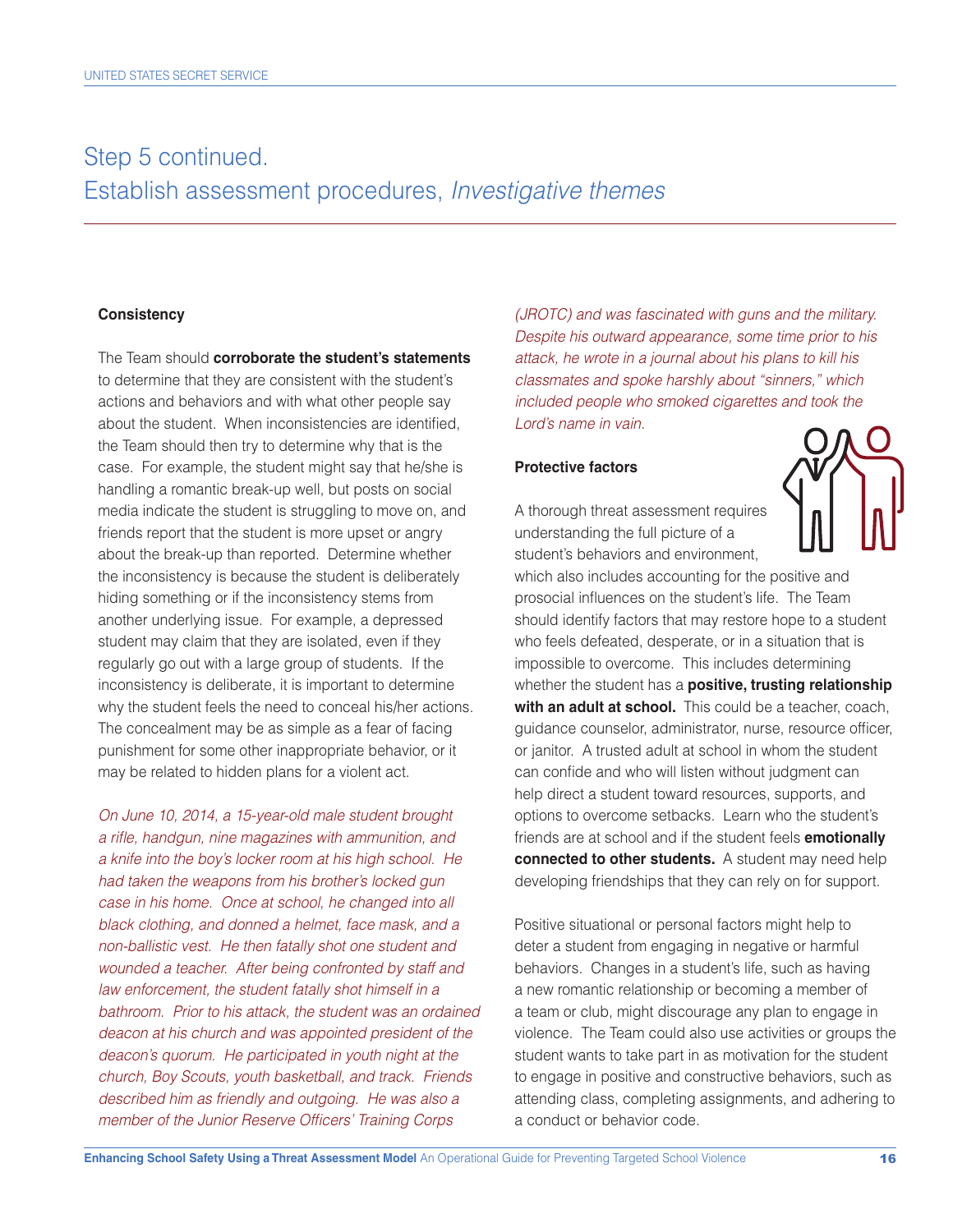# Step 6. Develop risk management options

Once the Team has completed a thorough assessment of the student, it can **evaluate whether the student is at risk for self-harm or harming someone else** at school. Concern may be heightened if the student is struggling emotionally, having trouble overcoming setbacks or losses, feeling hopeless, preoccupied with others who engaged in violence to solve problems, or has access to weapons. Remember, the Team is not attempting to predict with certainty if violence will happen. Instead, evaluate the presence of factors that indicate violence might be a possibility. Teams can then **develop risk management strategies that reduce the student's risk for engaging in violence** and make positive outcomes for the student more likely.

- require an **individualized management plan.** The • Each student who comes to the Team's attention will resources and supports the student needs will differ depending on the information gathered during the assessment.
- Often, the Team will determine that the student is not currently at risk for engaging in violence, but **requires monitoring or is in need of guidance** to cope with losses, develop resiliency to overcome setbacks, or learn more appropriate strategies to manage emotions.
- **Resources to assist the student** could take the form of peer support programs or therapeutic counseling to enhance social learning or emotional competency, life skills classes, tutoring in specific academic subjects, or mental health care. Most programs and supports will be available within the school, but the Team may need to also access community resources to assist with managing the student.
	-

 **community.** Several school attacks have been carried • Sometimes management involves suspension or expulsion from school. When this is necessary, Teams and school administrators should consider how it might affect their ability to monitor the student. **Removing a student from school does not eliminate the risk to the school**  out by former students who had been removed from the school or aged out of their former school. A suspended or expelled student might become isolated from positive peer interactions or supportive adult relationships at school. Teams should develop strategies to stay connected to the suspended or expelled student to determine whether the student's situation is deteriorating or the behaviors of concern are escalating so that they can respond appropriately.

Management plans should remain in place until the Team is no longer concerned about the student or the risk for violence. This is accomplished by addressing the following basic elements that can reduce the likelihood a student will engage in violence and provide support and resources for those in need.

- **Notify law enforcement immediately if a student is thinking about or planning to engage in violence,** so that they may assist in managing the situation.
- **Make efforts to address the safety of any potential targets** by altering or improving security procedures for schools or individuals and providing guidance on how to avoid the student of concern.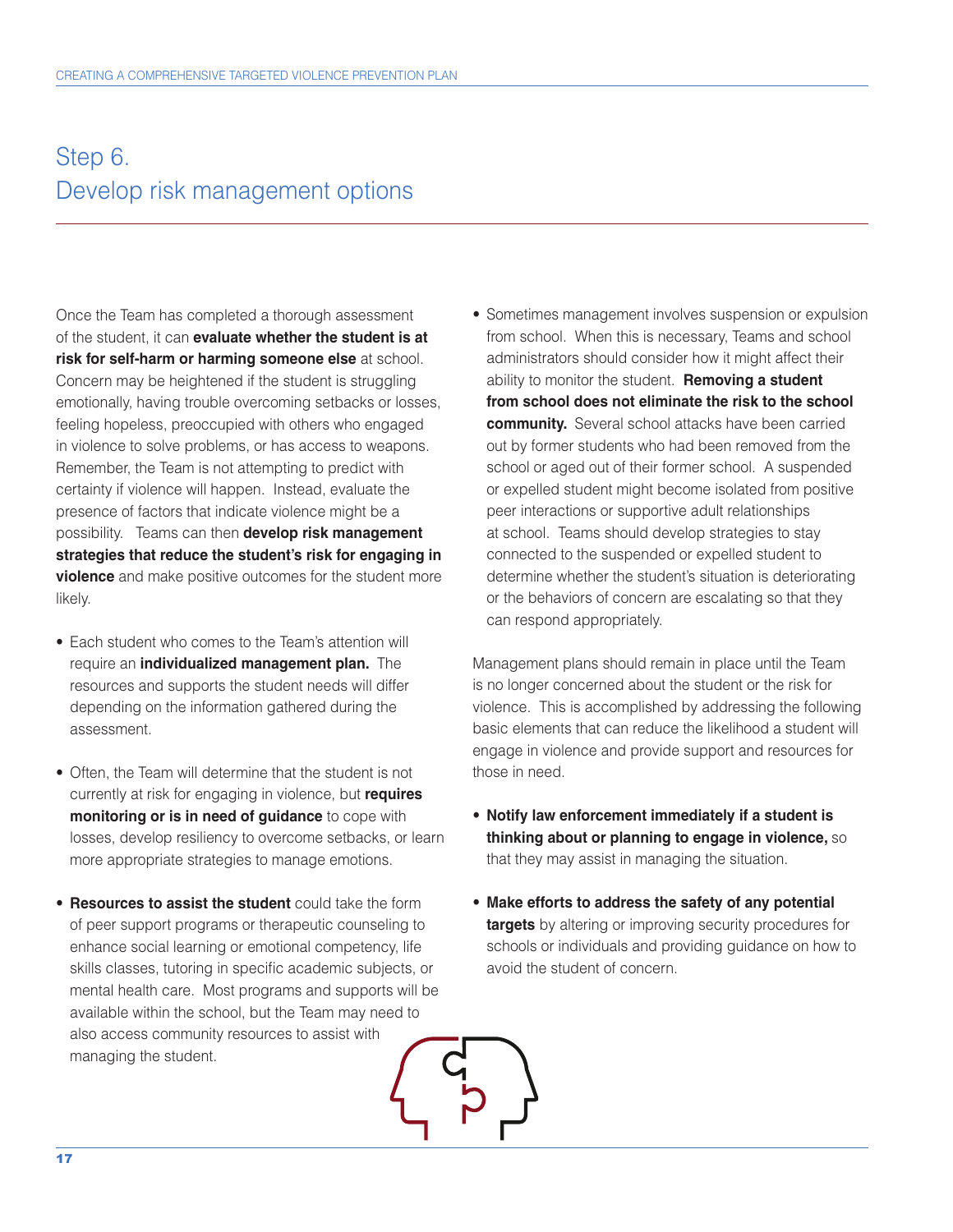### Step 6 continued. Develop risk management options

- **Create a situation that is less prone to violence** by asking the family or law enforcement to block the student's access to weapons, while also connecting the student to positive, prosocial models of behavior. Another option may involve removing the student from campus for a period of time, while maintaining a relationship with the student and the student's family.
- **Remove or redirect the student's motive.** Every student's motive will be different, and motives can be redirected in a variety of ways. These strategies may include bullying prevention efforts or offering counseling for a student experiencing a personal setback.
- **Reduce the effect of stressors** by providing resources and supports that help the student manage and overcome negative events, setbacks, and challenges.

*In one recent case, a school principal described a situation when a student was suspended from his high school for drug possession. Soon after, a fellow student discovered a concerning video he posted online and notifed school personnel. A school administrator met with the student and his father. While the administrator had no immediate safety concerns about the student, he was aware that the student was experiencing a number of stressors. The student's parents were divorced and he was living with his father, who was diagnosed with a terminal illness and was receiving frequent medical treatments. His mother was dealing with a mental illness, was a source of embarrassment to him, and was unlikely to be able to serve as his guardian after his father's passing. He was also recently removed from the wrestling team, and due to his suspension, banned from attending the matches. While suspended, the student was required to attend tutoring sessions in lieu of school, but was unable to make his sessions because he was transporting his father to medical appointments. The administrator reported that he would have alerted their*  school resource officer and local sheriff's office if he had *safety concerns about the student, but instead the school worked with community services to provide access to resources and supports, including transportation services for his father to his medical appointments so the student could attend tutoring sessions, and counseling and support services that would assist the student after his father's passing. The school also worked with the student and his father to develop a plan for the student to return to campus and remain on track to graduate.*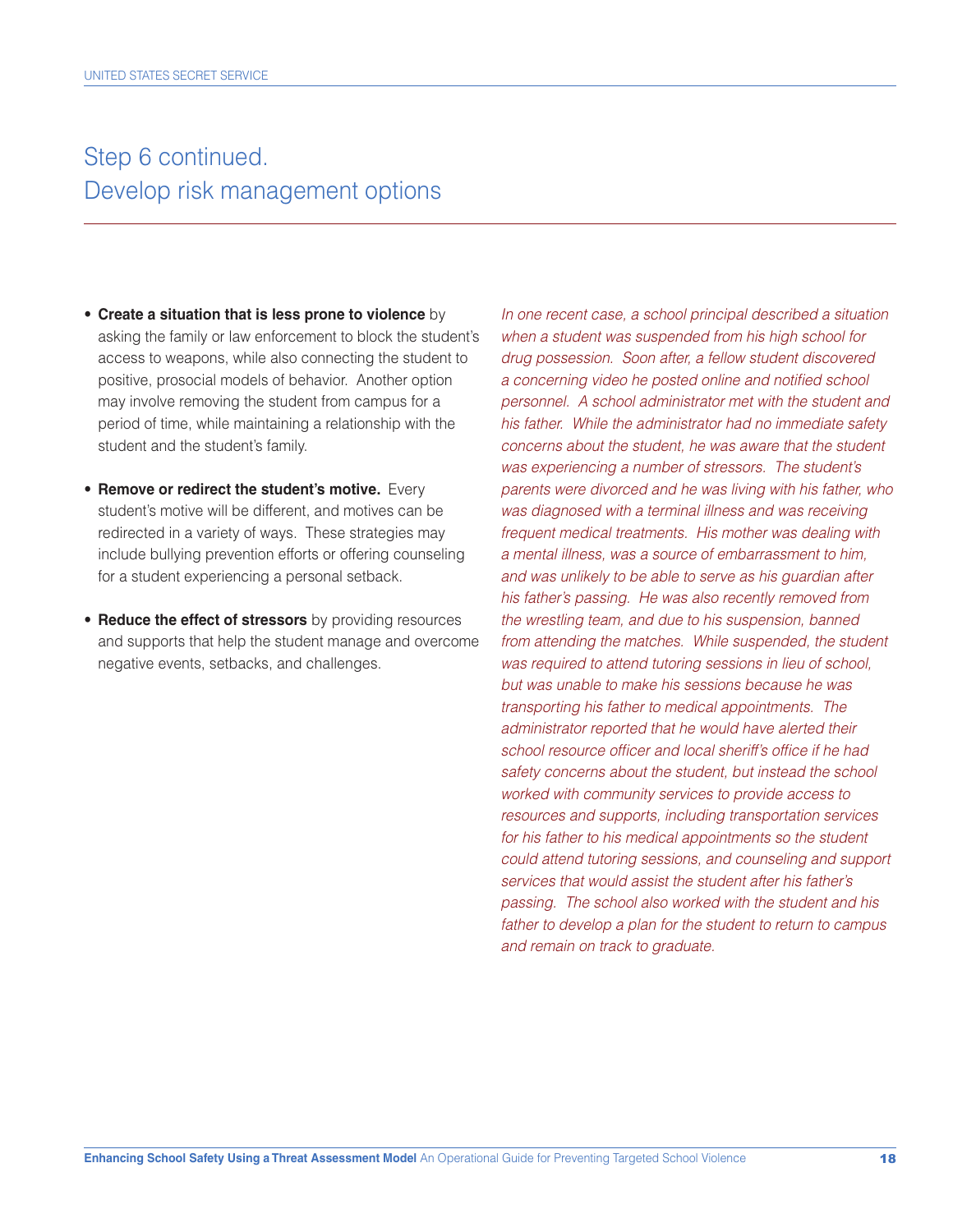# Step 7. Create and promote safe school climates

 **emotional support.** Teachers and staff in safe school A crucial component of preventing targeted violence at schools relies on developing positive school climates **built on a culture of safety, respect, trust, and social and**  environments support diversity, encourage communication between faculty and students, intervene in conficts, and work to prevent teasing and bullying. Students in safe school climates feel empowered to **share concerns with adults,** without feeling ashamed or facing the stigma of being labeled a "snitch." Administrators can take action to develop and sustain safe school climates.

- Help students feel connected to the school, their classmates, and teachers. This is an important first step to creating school climates that are supportive, respectful, and safe. **Encourage teachers and staff to build positive, trusting relationships with students** by actively listening to students and taking an interest in what they say.
- **Break down "codes of silence"** and help students feel empowered to come forward and share concerns and problems with a trusted adult. At one school, administrators used a faculty meeting to identify students who lacked a solid connection with an adult at school. They provided faculty with a roster of enrolled students and asked them to place a mark next to students with whom they had a warm relationship. For students without a mark next to their name, popular, well-liked teachers and staff were asked to reach out and develop positive connections with them.
- and the school. One teacher asked her elementary • Help students feel more **connected to their classmates**  students to write down names of classmates they wanted to sit next to. If a student's name did not appear on anyone's list, the teacher placed that student's desk next to a friendly or outgoing classmate in an effort to help the student develop friendships. This effort could be easily adapted with middle or high school-aged students by asking students to identify one or two classmates they would like to be partnered with for a project and assigning any student not named on a list to be partnered with a friendly or outgoing classmate.
- Adults can also help students **identify clubs or teams at school** they can join or encourage them to start their own special interest group.

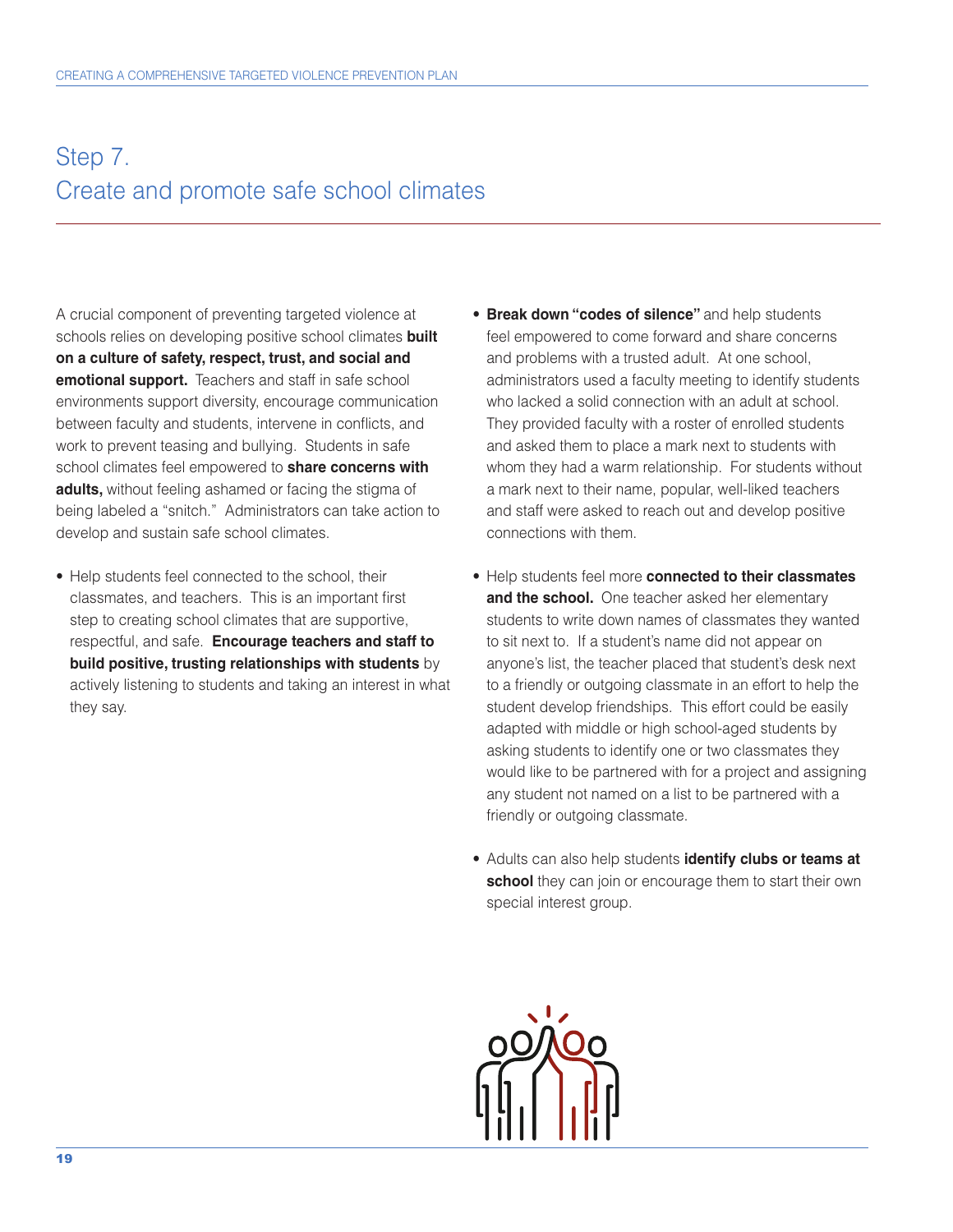# Step 7 continued. Create and promote safe school climates

Schools can also support positive school climates by implementing school-wide Positive Behavioral Interventions and Supports (PBIS) programs. These programs actively teach students what appropriate behavior looks like in a variety of settings, including in the classroom, with their friends, or among adults. Teachers frequently praise prosocial behavior they observe and encourage students' good behavior. PBIS can improve academic outcomes for schools and has been shown to reduce the rates of school bullying.4

While teachers and staff can foster relationships and connectedness among the student body, **students themselves have a role to play** in sustaining safe school climates. They should be actively engaged in their schools, encouraged to reach out to classmates who might be lonely or isolated, and empowered to intervene safely when they witness gossiping, teasing, and bullying.

*Following an averted attack at a high school, the school principal sent a note home to students and parents about the incident. He used the note to explain what had been reported, the steps the school had taken to avert the attack,*  and praise for the students who had alerted school officials *about concerning and threatening statements they saw online. In the note, he also asked parents to encourage their students to speak up if they ever felt concerned about a classmate's behavior, explaining that students' "cooperation*  [with school officials] is important for everybody's safety."



**<sup>4</sup>**Lee, A.M.I. (n.d.). PBIS: How schools can support positive behavior. Understood.org. Retrieved on April 5, 2018, from https://www.understood. org/en/learning-attention-issues/treatments-approaches/educationalstrategies/pbis-how-schools-support-positive-behavior.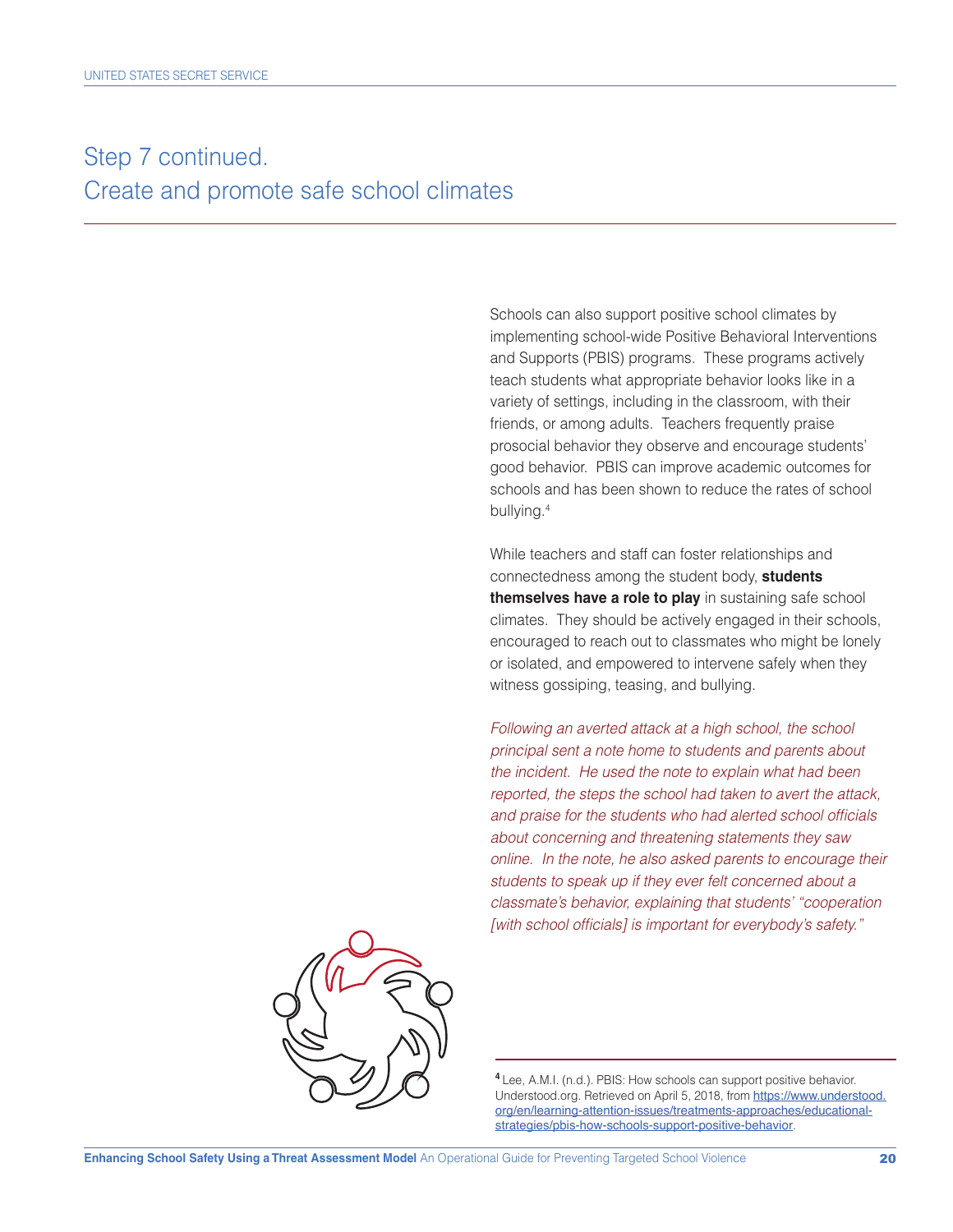### Step 8. Conduct training for all stakeholders

### " School safety is everyone's responsibility."

 enforcement. **School safety is everyone's responsibility.**  The final component of a comprehensive targeted violence prevention plan is to identify training needs for all stakeholders, including faculty, staff, and administrators; students; parents; and school resource officers or local law Anyone who could come forward with concerning information or who might be involved in the assessment process should be provided with training. Effective training addresses the goals and steps of an assessment, the type of information that should be brought forward, and how individuals can report their concerns. It might be beneficial for staff and students to hear presentations, see videos, and role-play scenarios so they have a thorough understanding of their responsibilities and the steps they can take to keep their school safe. Each audience will require a slightly different message, but some stakeholders may also benefit from attending training together, such as parents and students, or school faculty/staff and law enforcement personnel. When developing a training program, consider how frequently each stakeholder will receive training, and whether to vary the delivery method of trainings. Also, each audience may have unique needs.



**Faculty, staff, and administrators.** Every adult at school  **custodial, and food service staff.** Training can include needs training related to threat assessment and violence prevention, **including administrative, maintenance,**  who should be notified when concerning or threatening information is discovered, what information should be brought forward, how school staff might learn about information, and the steps school staff can take to safely intervene with concerning or threatening situations. Providing training on other topics, such as suicide awareness and prevention, confict resolution, mental health, and developmental disabilities, might also allow school faculty, staff, and administrators to foster positive school climates.

**Students.** Students need training on the threat assessment  **up on,** and will be kept **confdential.** Training can also process, where to report concerns, and what information they should bring forward. Students also need assurances that they can make a report to the Team or another trusted adult **anonymously,** that their information will be **followed**educate students about other actionable steps they can take to cultivate a safe school climate, including ways they can safely intervene with bullying, gossip, or name-calling.

**and seeking help.** While snitching is informing on someone Messaging should demonstrate to students that there is a big **difference between "snitching," "ratting," or "tattling,"**  for personal gain, here, students are encouraged to come forward when they are worried about a friend who is struggling, or when they are trying to keep someone from getting hurt. Remind students that if they are concerned about a classmate or friend, they need to keep speaking out until that person gets the help they need. Finally, maintaining a safe school climate includes providing students with training or lessons to acquire skills and abilities to manage emotions, resolve conficts, cope with stress, seek help, and engage in positive social interactions.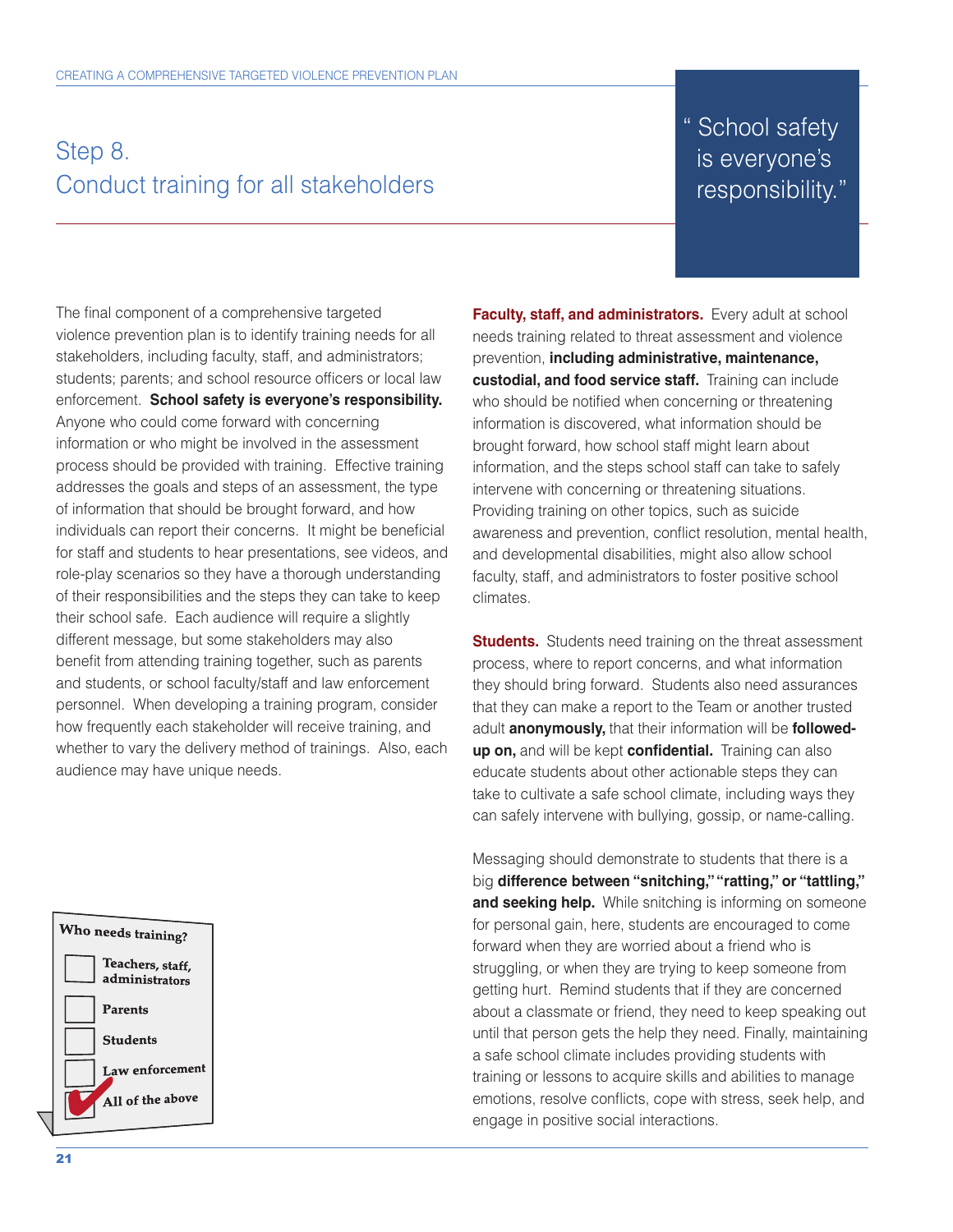### Step 8 continued. Conduct training for all stakeholders

**Parents.** Parents should also be trained on the threat  **and what information they should be ready to provide.** assessment process at their child's school and their role in that process. **They should be clear on who to call, when,**  Parents can also benefit from training that helps them recognize when children and teenagers may be in emotional trouble or feeling socially isolated. Training can also reduce the stigma around mental, emotional, or developmental issues and provide information on available resources and when they should seek professional assistance.

Law enforcement and school resource officers. Not every school will have a school resource officer, but schools can still **develop relationships with local law enforcement**  agencies and personnel. Schools can encourage local officers to co-teach classes at the school, serve as coaches or assistant coaches of sports teams, and work with parents and teachers at after-school events. In some communities without school resource officers, local law enforcement

agencies have encouraged officers to "adopt a school," stopping by the school to greet and become familiar with students and teachers, eating lunch on campus, or doing paperwork in an office at the school.

Like parents and teachers, local law enforcement and school resource officers need to be aware of the school's threat assessment process and their own responsibilities once a threat is identifed. Training for law enforcement and school resource officers should also provide familiarity with emergency response procedures the school has in place and the layout of the campus. Officers and school staff might benefit from attending training together so that all parties are aware of the point at which local law enforcement should be involved in an investigation. This would also allow officers to get to know administrators, teachers, counselors, facilities and maintenance personnel, and other school staff. It is much easier to work through an emergency situation when schools and law enforcement are already familiar with each other and their procedures.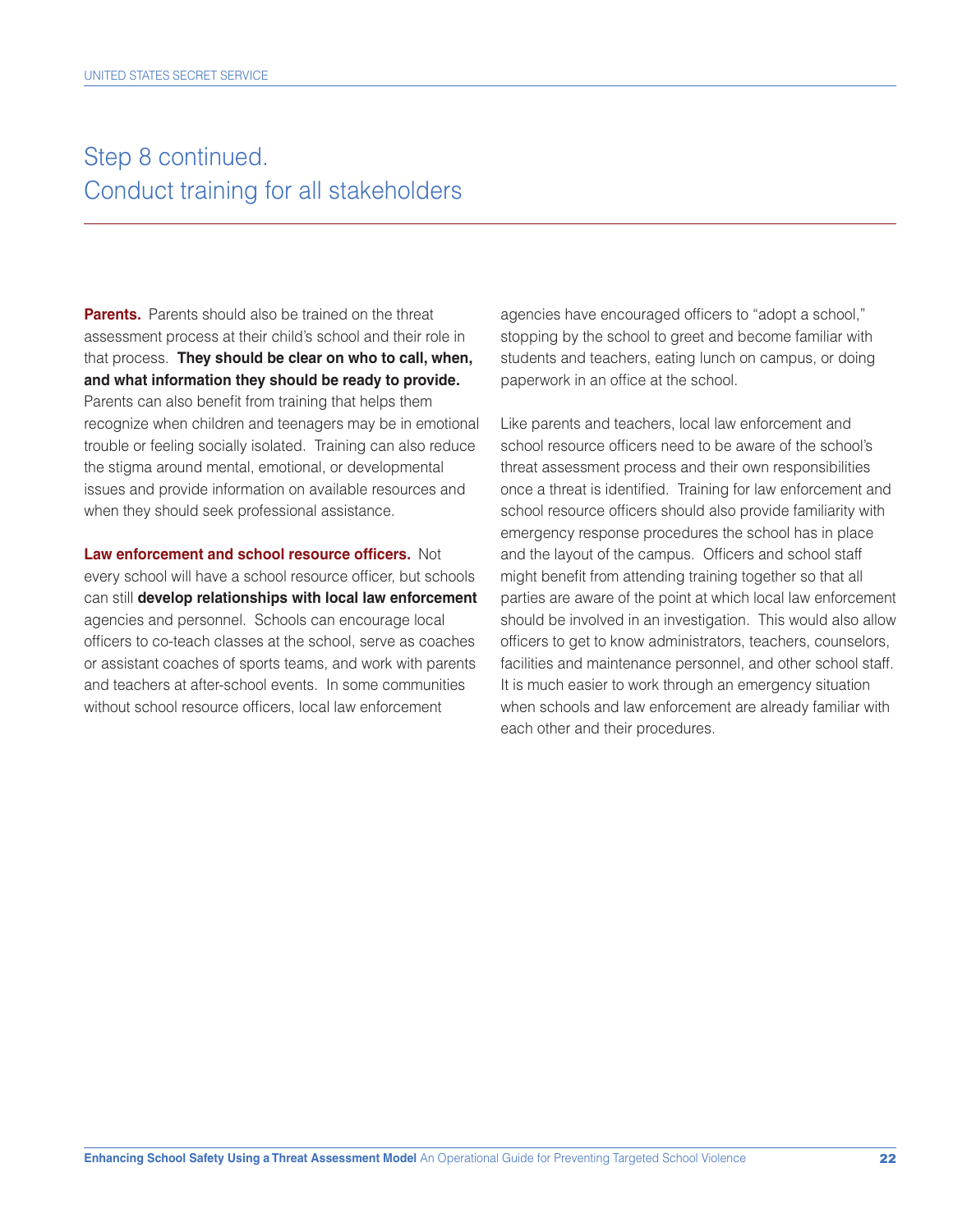### **CONCLUSION**

Despite having a comprehensive targeted violence prevention plan in place, and despite a school and Team's best efforts at prevention, incidents of targeted school violence may still occur. It is critical to **develop and implement emergency response plans and procedures**  and provide training on them to all stakeholders. The U.S. Department of Homeland Security recommends that emergency response plans be developed with input from local law enforcement and first responders.<sup>5</sup> For example, procedures should be developed for reporting emergencies, evacuation procedures and routes, use of emergency notification systems, and information regarding local hospitals or trauma centers. Law enforcement and first responders should be apprised of these plans and procedures and know how to implement them.

" Everyone has a role... "

Everyone has a role in preventing school violence and creating safe school climates. The **threat assessment procedures detailed in this guide are an important component of school safety and security efforts** and have been determined to be the best-practice in the prevention of targeted school violence. The model highlights that students can engage in a continuum of concerning behaviors and communications, the vast majority of which may not be threatening or violent. Nevertheless, it encourages schools to set a low threshold when identifying students who might be engaging in unusual behavior, or experiencing distress, so that early interventions can be applied to reduce the risk of violence or other negative outcomes.

#### **Threat Assessment**



**Active Incident Response** 

**<sup>5</sup>**U.S. Department Homeland Security. (October 2008). Active Shooter: How to Respond. Homeland Security Active Shooter Preparedness. Retrieved on May 29, 2018, from https://www.dhs.gov/xlibrary/assets/active shooter\_booklet.pdf. Interagency Security Committee. (November 2015). Planning and Response to an Active Shooter: An Interagency Security Committee Policy and Best Practices Guide. Homeland Security Active Shooter Preparedness. Retrieved on May 29, 2018, from https://www. dhs.gov/sites/default/files/publications/isc-planning-response-activeshooter-guide-non-fouo-nov-2015-508.pdf.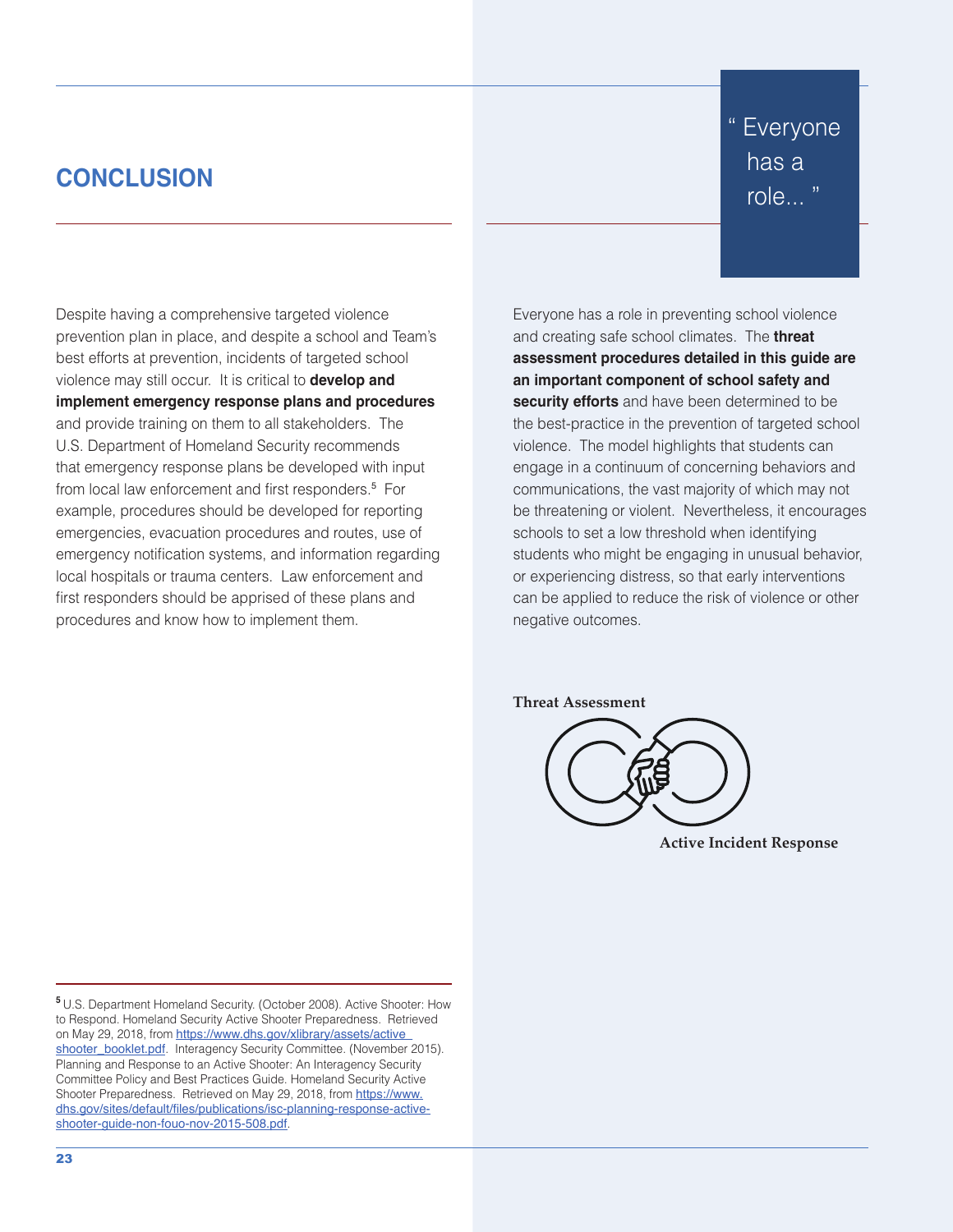### **ADDITIONAL RESOURCES FOR SCHOOLS**

 contained in non-government websites.**<sup>6</sup>** This section provides information and links to resources that can help schools create threat assessment teams, establish central reporting mechanisms, train stakeholders on assessment procedures, and promote safe school climates. It also provides links to resources related to emergency planning, responses to violence, and mental health. The U.S. Secret Service provides the listed non-government resources as a public service only. The U.S. government neither endorses nor guarantees in any way the external organizations, services, advice, or products included in this list. Furthermore, the U.S. government neither controls nor guarantees the accuracy, relevance, timeliness or completeness of the information

### Threat assessment

 **THE NATIONAL THREAT ASSESSMENT CENTER (NTAC).** Provides links to best-practices in threat assessment and the prevention of targeted violence, including resources on conducting threat assessments in K-12 schools, building positive school climates, and requesting training from NTAC personnel. https://www.secretservice.gov/protection/ntac/

 **NATIONAL ASSOCIATION OF SCHOOL PSYCHOLOGISTS (NASP).** Provides information and links to research on conducting threat assessments in K-12 schools.

https://www.nasponline.org/resources-and-publications/resources/school-safety-and-crisis/threat-assessment-atschool/threat-assessment-for-school-administrators-and-crisis-teams

 **THE NATIONAL BEHAVIORAL INTERVENTION TEAM ASSOCIATION (NABITA).** Provides education, resources, and supports to campus behavioral intervention team personnel and those who work to provide caring interventions of at-risk individuals.

https://nabita.org/

 **THE VIRGINIA STUDENT THREAT ASSESSMENT MODEL.** Provides guidelines and resources for schools to conduct threat assessments of students, including links to research on threat assessment. https://curry.virginia.edu/faculty-research/centers-labs-projects/research-labs/youth-violence-project/virginia-studentthreat

**<sup>6</sup>**The provided links were active at the time of the publication of this guide. Organizations may have updated or changed their links since this guide was published.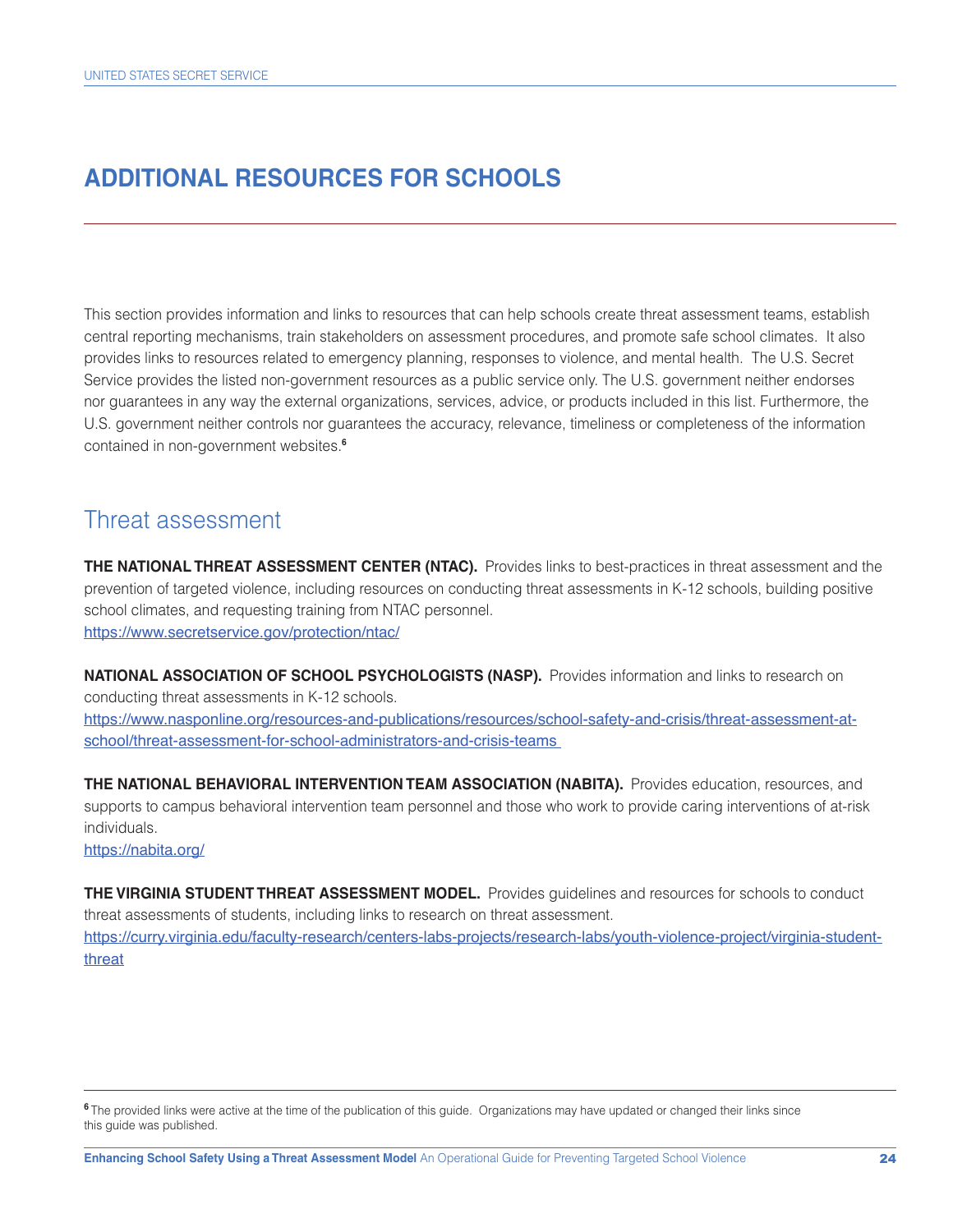### School safety and violence prevention

 **NATIONAL EDUCATION ASSOCIATION (NEA).** Provides resources, reports, and information about school safety and violence prevention. http://www.nea.org/home/16364.htm

 **INTERNATIONAL ASSOCIATION OF CHIEFS OF POLICE,YOUTH FOCUSED POLICING (YFP).** Provides information, resources, and training to enable law enforcement to work and intervene with children, teens, and young adults. Resources focus on reducing crimes and victimization among youth populations. http://www.iacpyouth.org/

 **NATIONAL ASSOCIATION OF SCHOOL RESOURCE OFFICERS (NASRO).** Provides training, information, and resources to school-based law enforcement officers. https://nasro.org/

 **NATIONAL LAW ENFORCEMENT AND CORRECTIONS TECHNOLOGY CENTER, SCHOOL SAFETY RESOURCES.** Provides links to resources and information, including training material, computer software, and videos for law enforcement officers who work in K-12 schools. https://www.justnet.org/school\_safety.html

 **CENTER FOR THE STUDY AND PREVENTION OF VIOLENCE (CSPV).** Conducts research and provides support to professionals implementing evidence-based programs that promote positive youth development, reduce problem behaviors, and prevent violence and other antisocial behaviors. https://www.colorado.edu/cspv/

 **THE TEXAS SCHOOL SAFETY CENTER (TXSSC).** Provides information and resources related to bullying, school violence, drugs and tobacco, technology safety, and emergency management. https://txssc.txstate.edu/

 **SCHOOL SAFETY ADVOCACY COUNCIL (SSAC).** Provides school safety training and services to school districts, law enforcement organizations, and communities. Provides links to grant opportunities, training courses, and conferences. http://www.schoolsafety911.org/index.html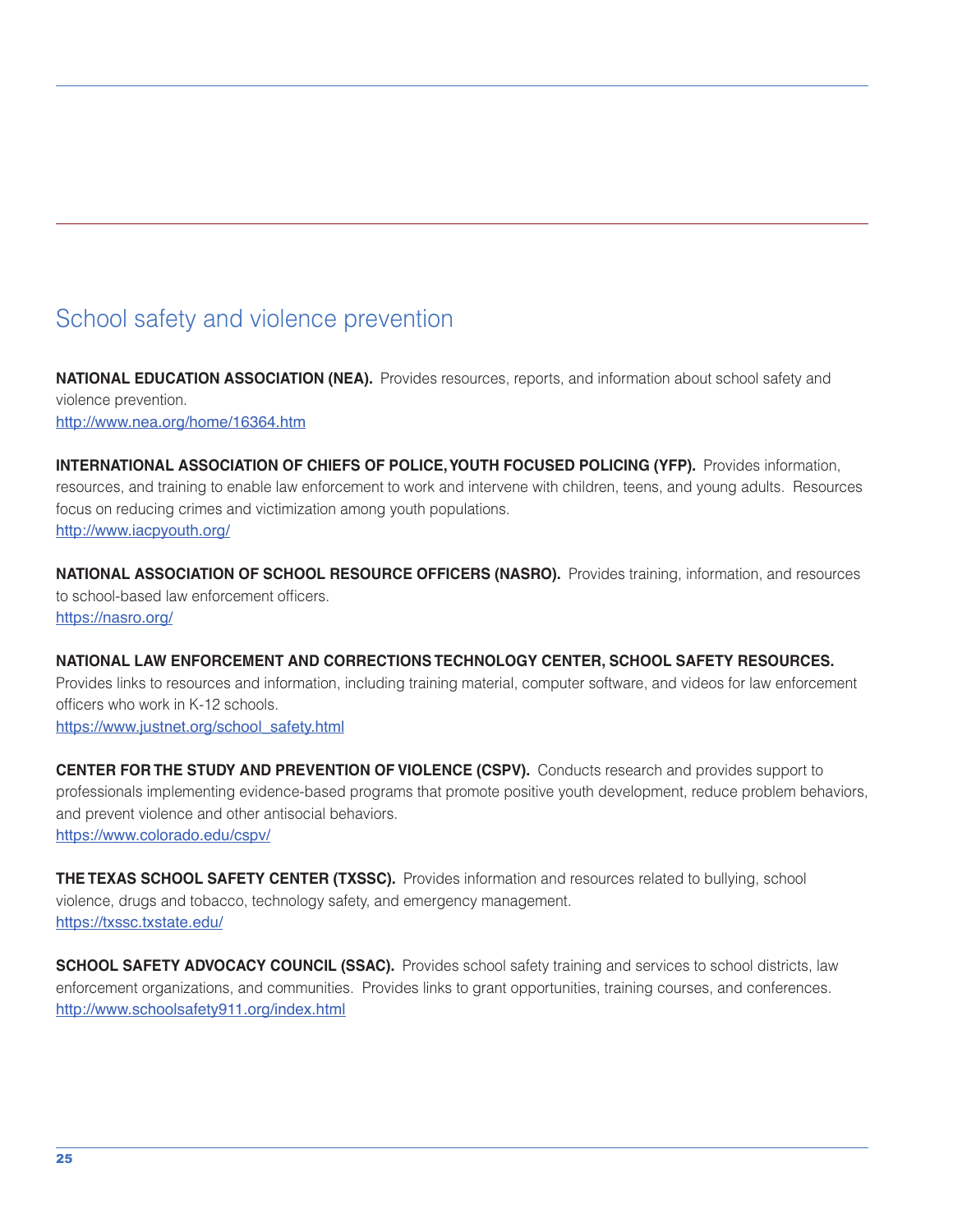### Emergency management and response to school violence

**READINESS AND EMERGENCY MANAGEMENT FOR SCHOOLS (REMS) TECHNICAL ASSISTANCE CENTER.** National clearing-house for school safety information. Provides resources, training, and information related to violence prevention, response, and recovery from incidents of school violence. https://rems.ed.gov/

 **GUIDE FOR PREVENTING AND RESPONDING TO SCHOOL VIOLENCE.** Provides strategies to consider when creating safe learning environments and considers the full range of possible violence that can occur in schools. http://www.theiacp.org/portals/0/pdfs/schoolviolence2.pdf

### Creating safe and positive school climates

 **RESOURCE GUIDE FOR IMPROVING SCHOOL CLIMATE AND DISCIPLINE.** Resource guide developed by the U.S. Department of Education for schools to create nurturing, positive, and safe environments to help boost student achievement and success.

https://www2.ed.gov/policy/gen/guid/school-discipline/guiding-principles.pdf

**SCHOOLS SECURITY TASK FORCE, WHAT MAKES SCHOOLS SAFE?** Publication by the New Jersey School Boards Association to provide guidance and direction on school safety issues. The fnal report provides recommendations and resources to ensure the physical and emotional well-being of students. https://www.njsba.org/news-information/research/school-security-task-force/

 **POSITIVE BEHAVIORAL INTERVENTIONS AND SUPPORTS (PBIS).** Clearinghouse and technical assistance center that supports schools, school districts, and state agencies to create and implement a multi-tiered approach to social, emotional, and behavioral support. Provides links to resources, information, and training on PBIS tools and strategies. https://www.pbis.org/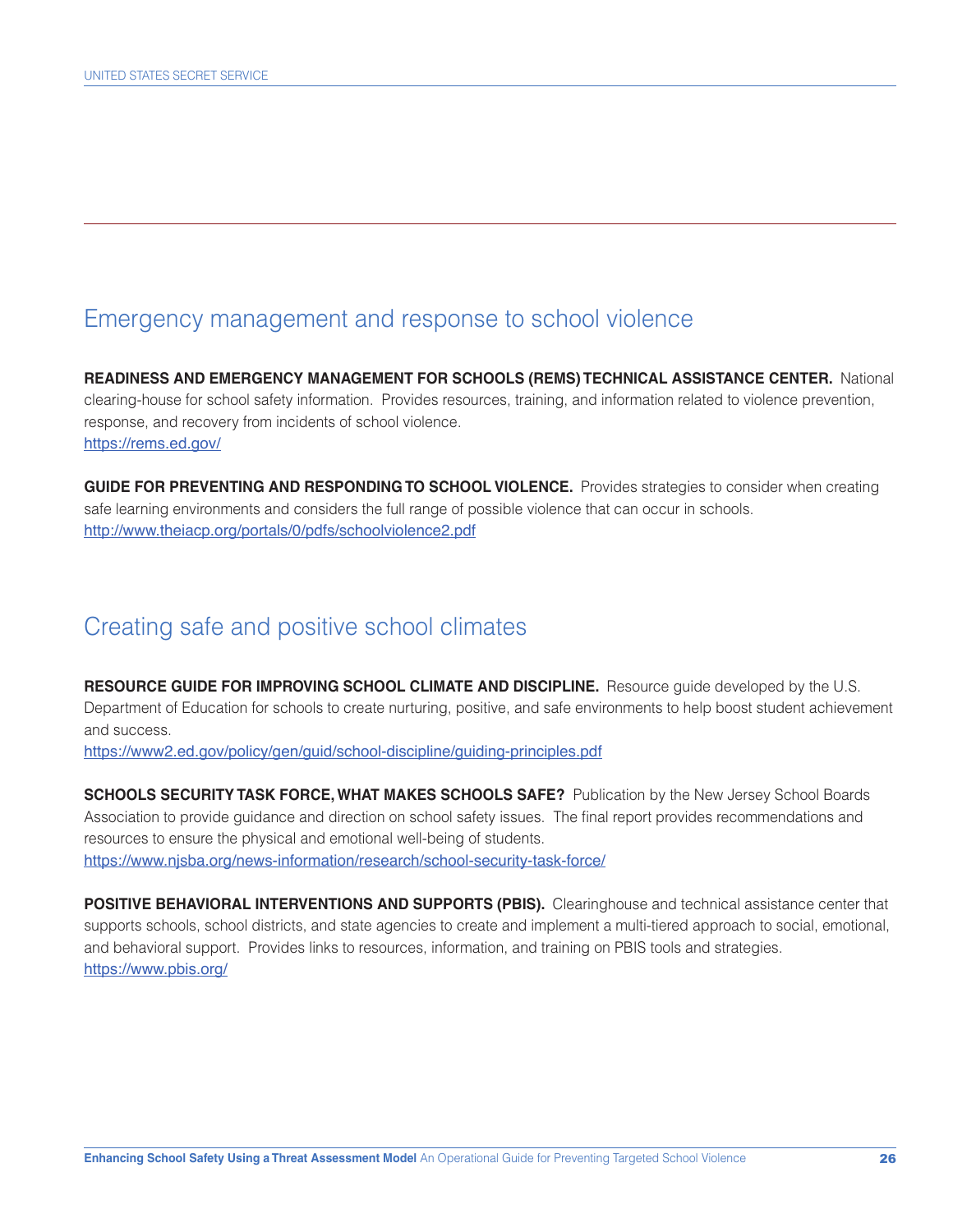### Prevention and intervention of bullying

**STOPBULLYING.GOV.** Provides information from government agencies on bullying, cyberbullying, risk factors, responses to bullying, and prevention efforts. https://www.stopbullying.gov/

**NATIONAL PTA.** Provides resources regarding bullying prevention and creating positive school climates. https://www.pta.org/home/programs/Connect-for-RespectBullying

 **YOUTH VIOLENCE PROJECT, BULLYING RESOURCES.** Provides an aggregate of online and in-print resources for parents, teachers, and students to intervene, prevent, and respond to bullying. https://curry.virginia.edu/faculty-research/centers-labs-projects/research-labs/youth-violence-project/bullying/bullying-0

### Mental health

 **NATIONAL ALLIANCE ON MENTAL ILLNESS (NAMI).** NAMI is dedicated to assisting those affected by mental illness and their families. They provide information specific to conditions and symptoms experienced by teens and young adults, as well as resources for education and advocacy for all those who suffer from mental health symptoms. https://www.nami.org/

https://www.nami.org/Find-Support/Teens-and-Young-Adults

 **NATIONAL INSTITUTE OF MENTAL HEALTH (NIMH).** Provides links to resources for assistance with mental health and mental illness, information related to mental health symptoms and disorders, and outreach to various stakeholders. https://www.nimh.nih.gov/index.shtml https://www.nimh.nih.gov/health/find-help/index.shtml

 **MENTAL HEALTH FIRST AID.** Provides resources for free and low-cost training on mental health, symptoms of mental illness, and intervening with those with mental health symptoms. https://www.mentalhealthfirstaid.org/